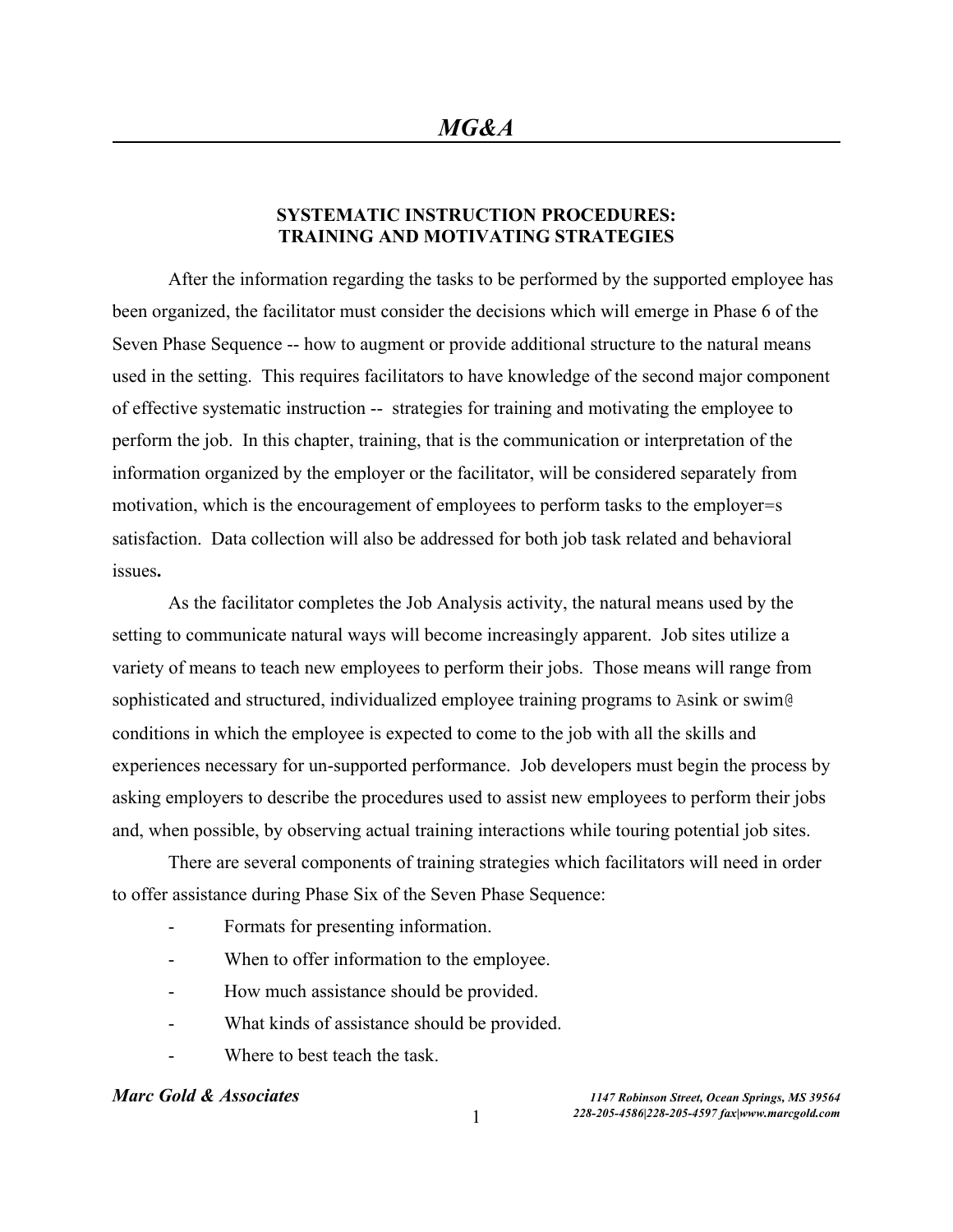### **Formats for Organizing Information to Be Trained**

Formats deal with the **amount** of information, obtained from the content task analysis, which a trainer presents to an employee, each time the task is performed. During job analysis, facilitators will discover that most employers begin training new employees by presenting all the steps of a method, each time a task is to be performed. Traditional human service perspectives have assumed that persons with intellectual disabilities, and indeed many persons with other disabilities, were incapable of handling all the steps of job tasks. Therefore, chaining procedures, which presented only one or two steps at a time**,** became common practice in workshops and, later, on supported employment jobs. While it is true that chaining procedures offer increased opportunities for practice on small components of job tasks, they are rarely used in natural work places. We suggest that facilitators carefully observe, during job analysis, the natural formats used by employers and discuss possible options with natural trainers which might be used to solve Ainformation overload@ problems.

A **Total Task Format** involves the performance of all the steps of the task, each time the job cycle naturally occurs. Unless a work setting has a unique way of presenting information to employees, we recommend that facilitators encourage the use of a total task format during the initial period of employment. If problems occur in training, the facilitator can recommend a number of options:

- a. Move on to clusters or mixed formats, described below;
- b. Use a chaining procedure to tailor the amount of information which is presented to the supported employee; or,
- c. Consider an Aeasy-to-hard@ sequence, if the task lends itself to such a strategy. This approach is particularly useful when clear productivity demands are a part of job performance. An example of an easy-to-hard sequence might be used in an usher job in a theater. The job would be taught with the natural trainer presenting all the steps of the method for taking tickets, while another co-worker or the

facilitator takes up the majority of the tickets. This allows the supported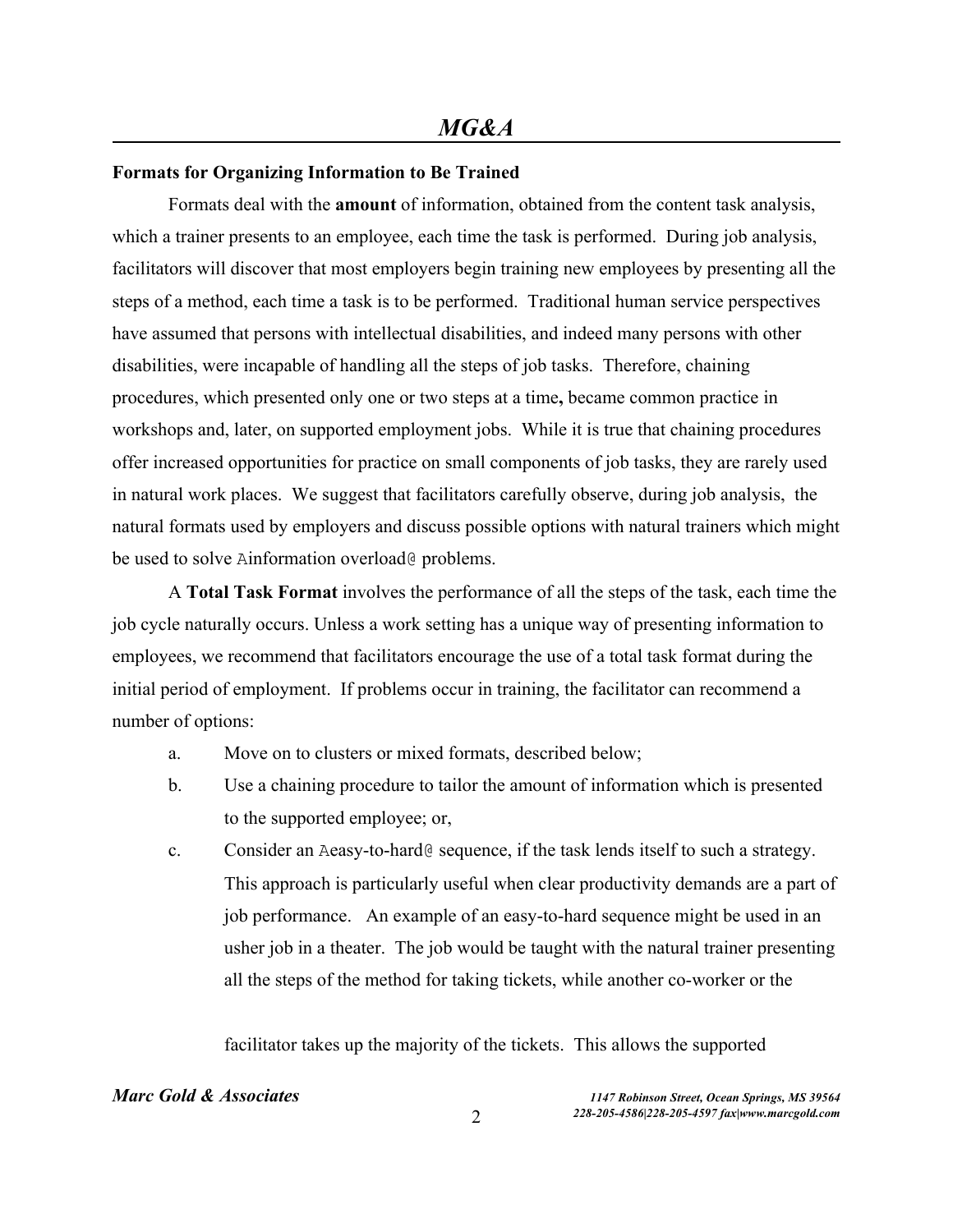employee time to receive training without the pressure of high productivity demands.

**Cluster formats** involve the performance of portions of the task which are later chained together to form the total task. Clusters can be used when either the number of steps or the scope of the task proves to be too much for the employee to handle. For tasks which have numerous steps, it is often possible to identify sub-tasks or groups of steps which logically fit together. For instance, the job of Acleaning a guest room@ in a hotel can be divided into the clusters of bed stripping, bed making, vacuuming, dusting, cleaning the bathroom and straightening personal items. It may be possible to negotiate an initial focus on one or two of the sub-tasks for a supported employee who is having difficulty with the total task of cleaning a guest room.

Some tasks have a broad scope which can prove difficult for some employees to handle. In the case of the job Asweeping a warehouse floor@, the task may seem overwhelming to the employee. The facilitator can suggest that the warehouse floor be divided into smaller sections. The original total task format can then be employed to teach the employee to clean one section at a time. After one section is complete, subsequent areas can be cleaned in a sequential manner until the entire floor is cleaned. Whether the clusters involve using sub-tasks or a smaller scope, the clusters must be rejoined using a chaining strategy.

**Forward chaining** is the process of presenting the clusters of the task for training purposes in a sequential manner as typically performed in the total task format. **Backward chaining** is the process of presenting the clusters of the task for training purposes starting with the typically-occurring final cluster first, then proceeding backward toward the first cluster. This approach might be useful when employees need to see the completion of a task in order to receive the information or motivation provided by completing the final steps. We suggest that facilitators recommend backward chaining only after first trying a forward chaining approach.

**Mixed Formats** are used in training situations which begin using Total Task or Cluster formats, then require that a step or cluster of steps be "pulled-out" and taught using Amassed trials@ -- teaching the target step(s) over and over, without delay between performance of the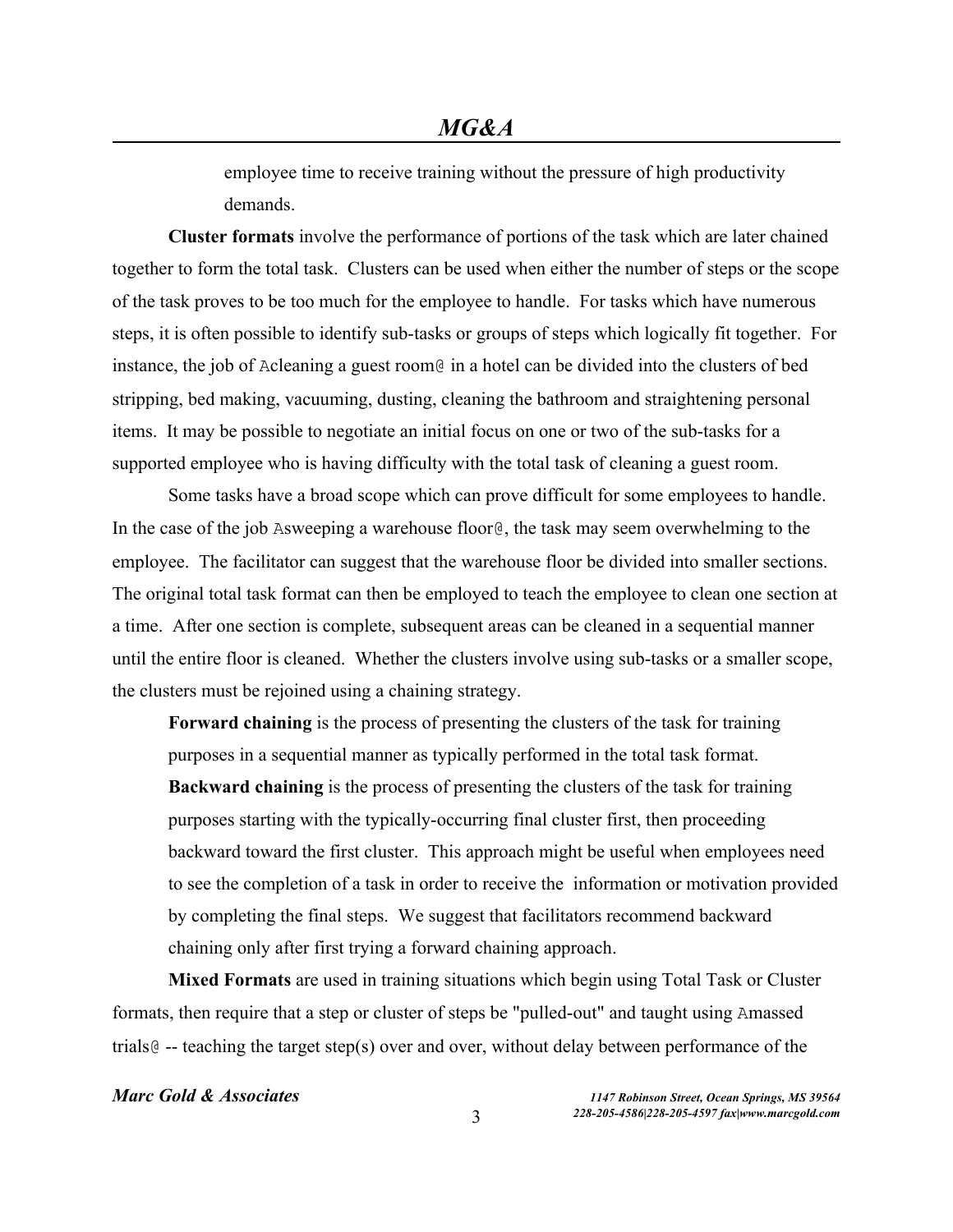steps. The steps or clusters are later plugged back into the original format as the employee gains proficiency with that part of the task.

 Massed-trial presentation of selected steps or clusters is usually artificial to the natural cycle and therefore should usually be considered in Phase 6, Amend or Structure Natural Means, of the Seven Phase Sequence. This strategy can be effective in focusing attention on a targeted problem area. Massed trial training usually must be negotiated in employment settings. There are a number of alternatives for increasing the opportunity to practice problem steps using mass trial training which can be implemented by the facilitator. A general rule of thumb for implementing mass trial training is that there is always a cost to pay for this decision. Facilitators must carefully consider both the potential gains in training power and the costs in the areas of logistics, motivation, confusion and artificialness. A listing of potential strategies and costs are described below:

| <b>Strategy</b> | 1. | Stop the natural method at the point the problem step(s) occur or when the   |
|-----------------|----|------------------------------------------------------------------------------|
|                 |    | task is complete and practice the problem step for a number of trials.       |
| Cost            |    | This approach can lower production, cause confusion on the part of the       |
|                 |    | employee as to the natural sequence and cause confusion to other             |
|                 |    | employees in the area.                                                       |
| <b>Strategy</b> | 2. | Use lunch or break times to practice problem steps.                          |
| Cost            |    | This strategy can cause motivational problems due to the employee            |
|                 |    | missing rest and eating times, it may be illegal or improper in relation to  |
|                 |    | labor laws or agreements, other employees may not understand.                |
| <b>Strategy</b> | 3. | Come in before the shift or stay after the shift and practice problem steps. |
| Cost            |    | This approach will likely cause transportation problems for the employee.    |
|                 |    | It may be necessary to pay both the employee and the facilitator for the     |
|                 |    | additional time. The task may not be available for practice due to           |
|                 |    | performance by others. The setting may be closed. The facilitator=s          |
|                 |    | schedule has to be re-arranged. The employee may not be motivated to         |
|                 |    | work before or after the shift.                                              |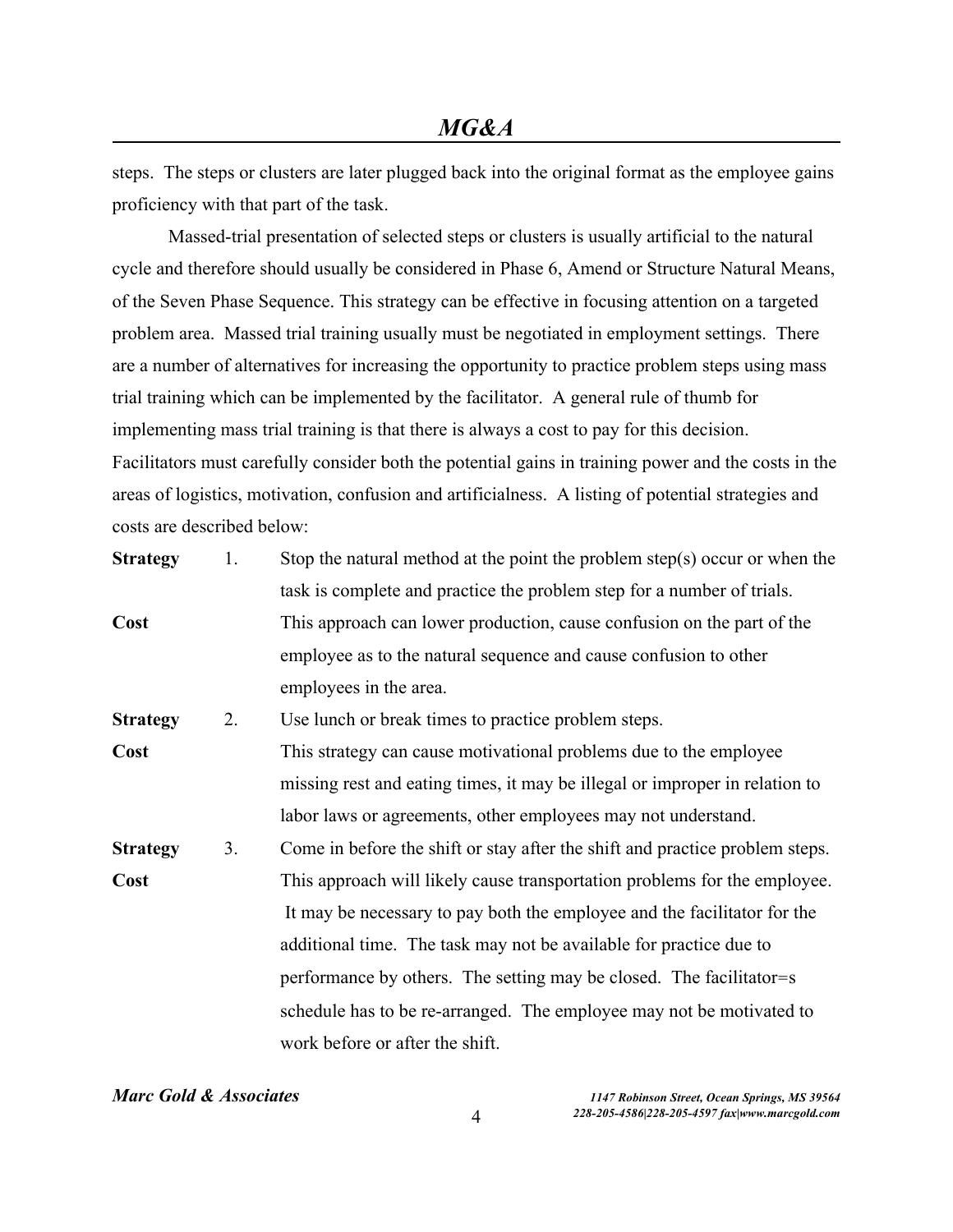**Strategy** 4. When feasible, take the task home/school or replicate the task at home/school and practice the problem step(s). **Cost** It is not typically possible to take a task from work or to accurately replicate the task in another setting. There is liability for any item taken from a work place. The parts or devices may be needed at the work place and cannot be taken off site. Significant motivational problems can develop when employees must perform work at home.

Even considering these costs, it is often necessary to find opportunities for increased practice for difficult steps on job tasks. Facilitators are encouraged to engage employers in determining solutions which best fit each individual work setting and employee. Also, keep in mind that changing formats is only one of a number of strategies which facilitators can use to address problem steps of a task. Additional strategies for modifying or adapting the method, improving training assists and breaking down content steps are discussed elsewhere in these two chapters on systematic instruction.

**Sequential Role Play** involves using artificial approximations of a natural situation, which are presented in an easy-to hard format. This format is used for skills which cannot be taught in the natural environment. This approach, described by Marc Gold (1980) as AOrganized Exposure with Feedback@, might be used for the tasks AHow to avoid a difficult co-worker@ or ADealing with work site teasing@. When the facilitator or natural trainer is with the employee in the situations in which the above problems typically occur, they usually do not occur. They often arise as issues only when assisting persons are not around. Therefore it is necessary to practice the method of the task, using one of the formats suggested above, in a simulated environment, until the employee is able to successfully perform the task. Facilitators must identify a simulated environment, as close to the natural conditions a possible, which can be handled by the employee. After allowing sufficient opportunity for practice and confidence building, increasingly natural simulations can be provided until the employee is felt to be able the handle the real life situation. By using this format carefully, facilitators can use systematic instruction procedures to assist employees to deal with some of the most difficult interactional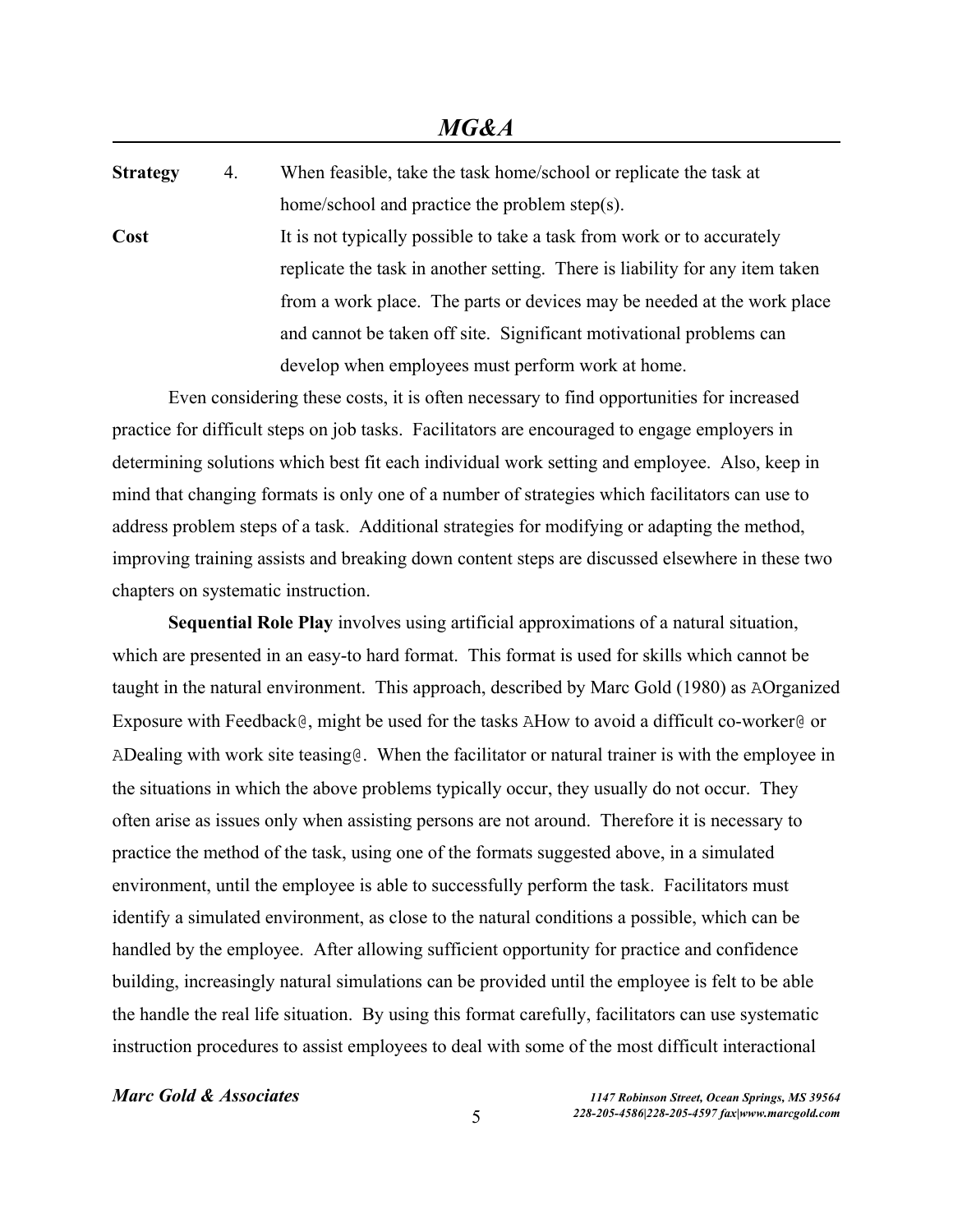issues which will arise on job sites.

### **Using Systematic Instruction Strategies: A Juggling Act**

After trainers have prepared themselves to teach by observing and memorizing the method, breaking the task into natural content steps and selecting the format for presenting the information, the time has come for communicating the image of correct performance to the employee. Effective communication, which results in topographically correct performance of the steps of the method, is challenging and somewhat like a juggling act. Trainers must consider a number of factors simultaneously. Decisions must be made as to when information is to be provided, how much information will be offered and what kind of information will best convey the method. Additionally, trainers must consider the best place to teach the task, remember the method of the task, deal with the employee=s motivation and behavior and screen out any distractions which may exist in the work setting.

As facilitators consider Phase Two of the Seven Phase Sequence, Natural Means, it is likely that most work settings will not focus on the process or method of job tasks performed by employees, but rather, on the outcome of the task. This difference of focus requires facilitators to decide whether, and if so, when to offer training information to the person assigned by the employer to teach job tasks to the supported employee. The Seven Phase Sequence encourages the natural person who typically teaches the job tasks to begin the initial training of supported employees using the natural means used in the setting. Then if problems arise, trainers can suggest ways to focus on all the factors which impact successful communication of information in Phase Six.

This chapter targets the training issues of **when** information should be offered, **how much** ownership is required of the employee, **what kind** of information will be provided and **where** to best provide instruction. Each of these factors must occur simultaneously and, as training progresses towards criterion, the responses by the trainer will change. **WHEN TO PROVIDE INFORMATION**

This factor requires trainers to consider when it is best to offer information to an employee. As we have suggested throughout this text, a trainer=s initial decision should always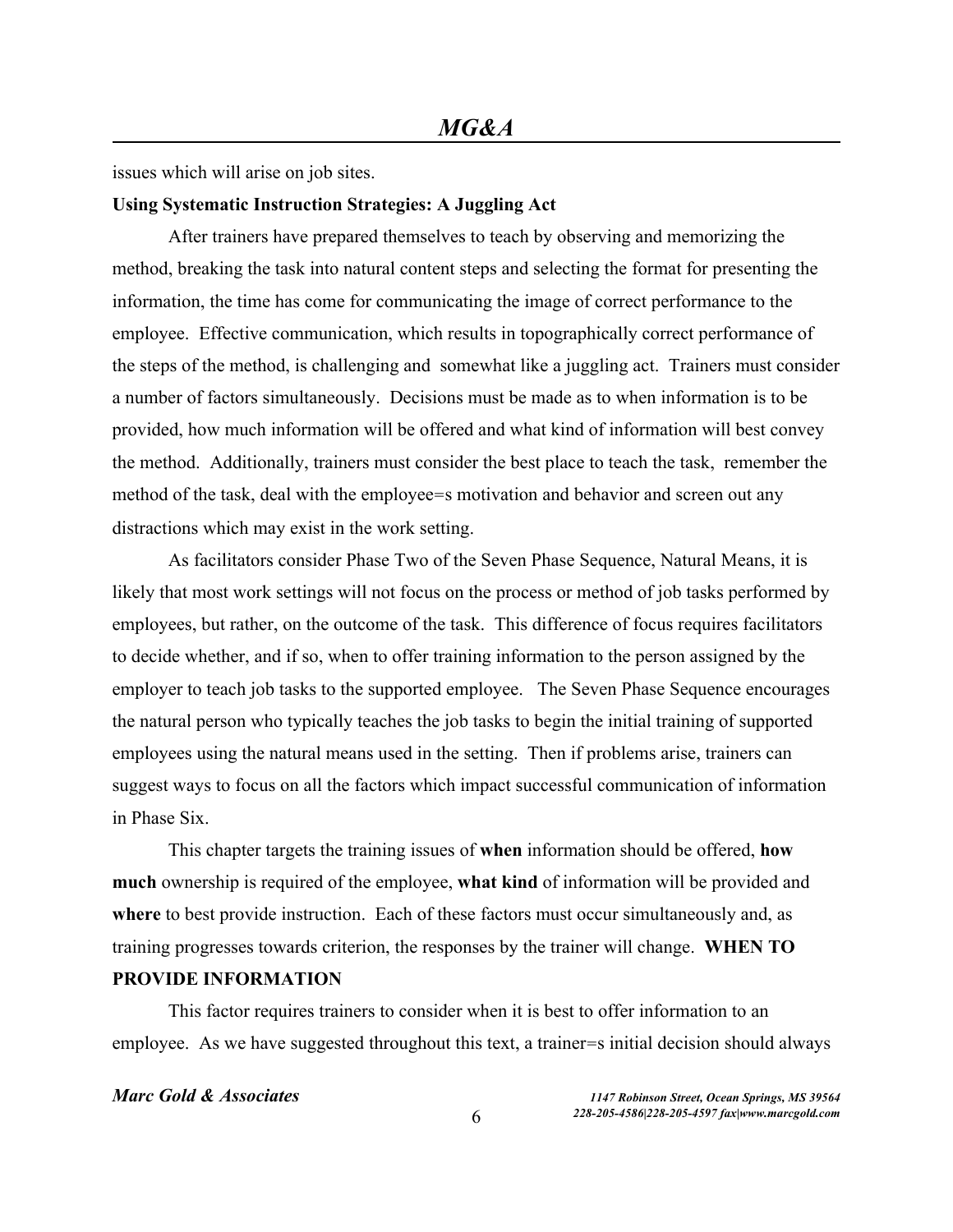be influenced by the natural means used in each work setting. Most work places will offer new employees, or current employees learning new jobs, information **before** any performance occurs. This information is often in the form of lengthy explanations or demonstrations of the job by an experienced employee or supervisor. Typically, trainers in community work places will then wait until **after** a new employee performs the task to provide feedback on any errors which were made. In fact, it is common for trainers and supervisors to leave new employees in many settings after the Abefore@ information has been provided. After a short period of performance has passed, the trainer might return for critique and to answer questions from the employee. It is important to realize, however, that the means used by community work settings to teach new employees will vary widely. The information provided in this chapter will offer facilitators strategies for analyzing the training naturally provided to employees and for suggesting more effective means for communicating information as problems occur.

### **Information provided before employee action**

Systematic instruction procedures which have evolved from the strategies developed by Marc Gold (1980) also rely on information delivered **before** learner action. The difference between systematic procedures and many natural means used in community work settings is that with systematic instruction the facilitator recognizes the role which antecedent information plays in communicating correct performance. Information which is provided before the employee begins performance lays the groundwork for the topographical correctness desired in the setting.

A critical assumption in systematic instruction is that correct performance will not occur without clear information provided before employee action. Job tasks are not like sand castles which can be built to the whim of each person on the beach. Rather, job tasks reflect the culture and demands of each setting and result from specific decisions made by employees or by tradition practiced over long periods. Facilitators can use systematic instruction strategies to suggest that employers carefully consider the need for accurate and usable information to be available before employees begin to perform their job tasks.

### **Information provided during employee action**

Natural training strategies rarely take advantage of the performance of a task as a time for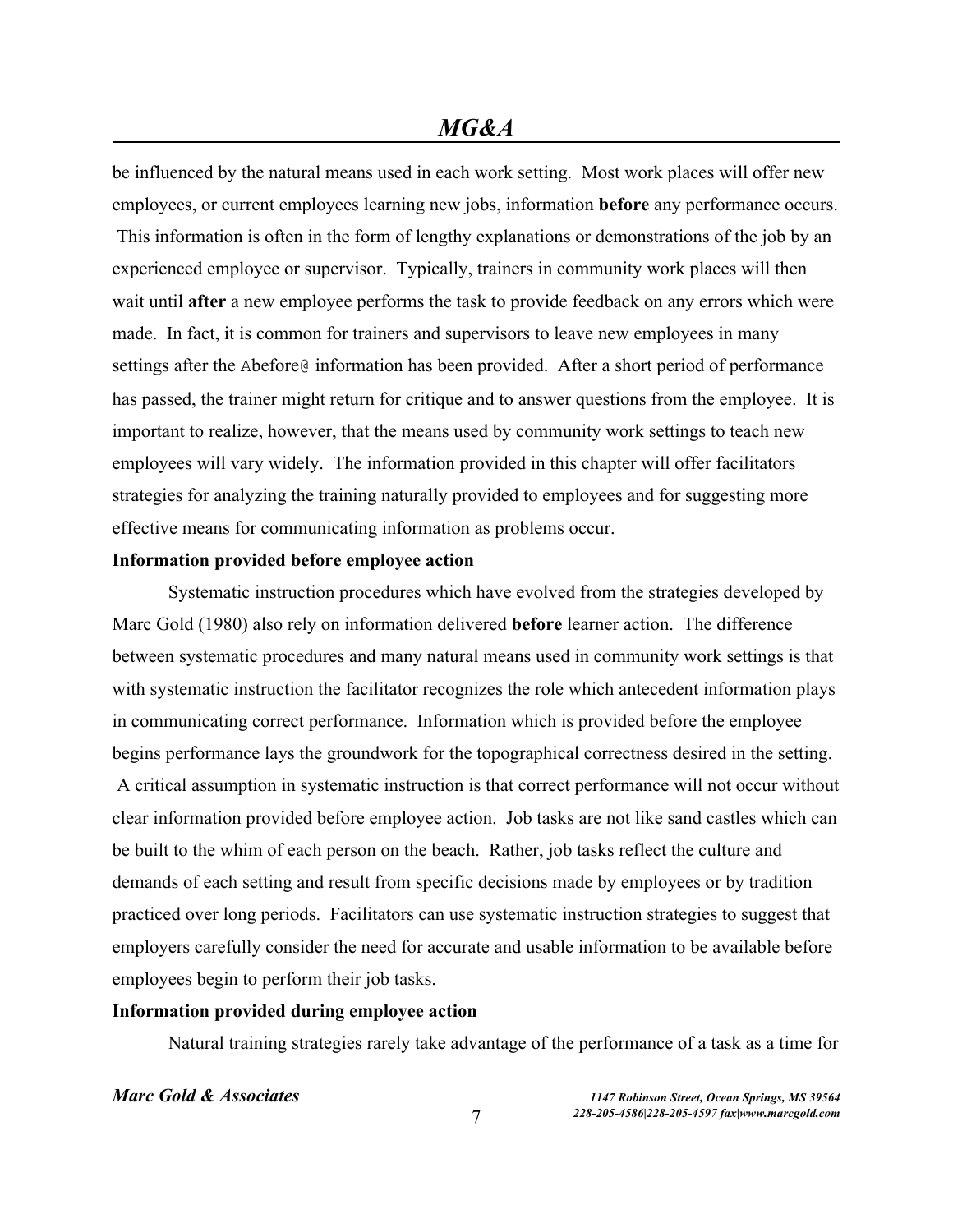offering information for correctness. Perhaps it is because many work places follow the adage, AIt=s necessary to make mistakes in order to learn.@ This perspective encourages trainers to allow time for errors and to use training strategies after employee performance to correct the mistakes. However, as with many adages, this approach to training can cause problems for new employees, especially for employees with disabilities who find it difficult to learn tasks.

Rather than viewing the opportunity to make mistakes as a condition of learning, it more helpful to offer employees the opportunity to **make decisions.** Each content step of the method offers learners the chance to decide upon the correct action to be performed. Trainers can wait to offer information until **after** a decision has been made by the employee, but **before** the decision is acted upon. This strategy is referred to as **Atiming@** ( Gold, 1980). By using timing, trainers can allow employees to make the decisions necessary for acquisition and, at the same time, avoid the problems associated with waiting until incorrect decisions have been acted upon. When trainers wait until the action is completed to offer information, several problems arise:

- 1. Cycle constancy can be compromised. When employees are allowed to complete incorrect actions there is the possibility of a Alearning effect@ associated with the incorrect rather than the correct actions.
- 2. Safety concerns are raised. It is simply not ethical to allow an employee to encounter the negative consequence of an injury in order to perform and learn a task.
- 3. Assists offered after an error has occurred are often in the form of critique rather than information for correct action. This can cause some employees to feel reluctant about training.
- 4. Continual checking of errors after performance can result in a dependency being formed with the trainer by the employee. Rather than viewing the trainer as a provider of information it is possible that the role will be seen as offering constant approval for all aspects of performance.

The use of timing is not without cost, however. It is important to realize that timing is

## *Marc Gold & Associates 1147 Robinson Street, Ocean Springs, MS 39564*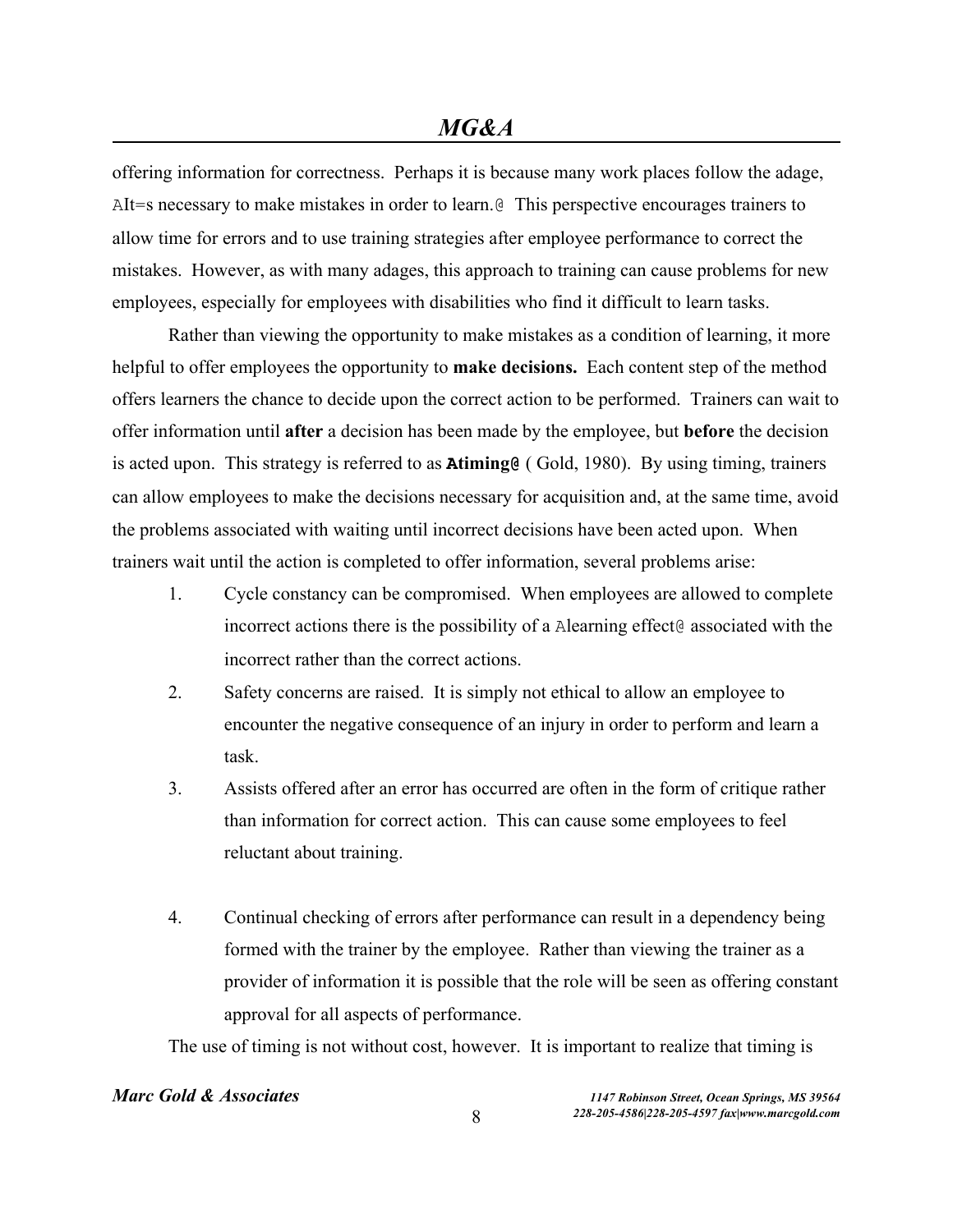not likely to be a feature of most natural means. Therefore, facilitators should typically consider suggesting the use of timing in Phase Six, Amend or Structure Natural Means. The conditions necessary for using timing are as follows:

- 1. The trainer must be present during the performance of the task.
- 2. The trainer must carefully observe the performance of each step of the task and be in a position to intervene with information after an incorrect decision has been made but before it has been acted upon.
- 3. The trainer should utilize a ANo news is good news A strategy (Gold, 1980) in relation to the trainer's reaction to the steps of the task performed correctly. This approach allows employees to understand that they are performing correctly when the trainer is silent. In this manner, fading is built into training and the chances for a dependency relationship are lessened.
- 4. The trainer should offer information for correctness when assisting the employee rather than critique. This allows the employee to view the trainer in a more positive light.

### **Information provided after employee action**

As facilitators observe natural means used in teaching employees, they will often notice training personnel focusing on the correction of the errors. This focus is a typical practice of most natural trainers. As described above, powerful systematic instruction procedures tend to avoid the need for correction of errors for a number of important reasons. One reason that correction and information naturally occurs **after** employee action is that it is expensive to have a trainer observe an employee throughout the acquisition phase of a task. We recommend that when businesses use this strategy, facilitators should wait to intervene with suggestions until after problems occur, unless there are safety or behavioral concerns relating to the supported employee. However, the decision to suggest a change in this area should not be delayed for too long. It is possible for the supported employee and the natural trainer to get frustrated and uncertain about the performance of the task if the teaching strategy continues to focus on correction of errors after performance. It may be necessary for the facilitator to demonstrate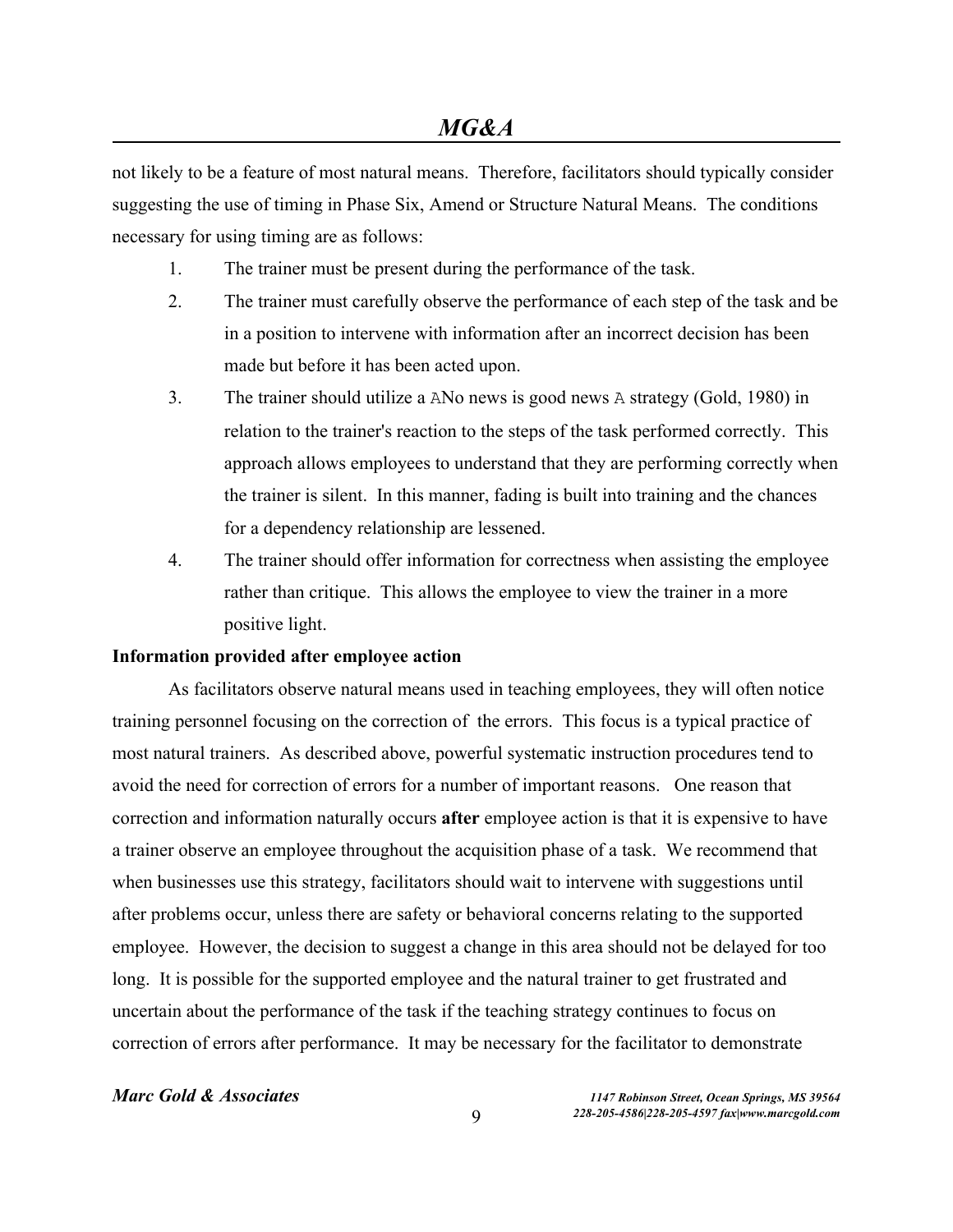timing to the employer or even to substitute for the natural trainer if the issue of information versus correction begins to cast doubt on the supported employee=s job performance.

Of course, not all correction is problematic. Errors will occur outside the opportunity of a trainer to provide correction by using timing procedures. And, as stated earlier, error correction after employee action is likely to be natural in most work settings. When observing natural trainers and supported employees, facilitators should look for signs of frustration by either party. If the correction is provided respectfully and is taken well, it is recommended that the facilitator take no action. If an uncomfortable atmosphere begins to emerge however, steps must be taken to avoid problems. Facilitators might recommend the following strategies to trainers for correcting errors after employee performance:

- 1. Try to focus on information for correction rather than simply on critique.
- 2. Recognize that correction of errors after action might cause a lack of confidence in supported employees.
- 3. Start the correction by asking the employee to critique his/her own performance.
- 4. Suggest that continuing error correction after employee performance is an indicator that timing is probably needed.

If the trainer is trying to use timing, but misses an error, correction must be made after employee action. This can be particularly confusing since the bargain struck when using the strategy of Ano news is good news@ is that silence is an indicator of correct performance. It is therefore necessary for the trainer to tread carefully when the timing of the correction of employee errors is missed. The easiest way to resolve the confusion is for the trainer to assume responsibility for the error in timing. The following three steps are recommended in case of trainer error when using timing.

- 1. Apologize to the employee for the trainer=s lapse of concentration.
- 2. Correct the error at the point at which it was made, rather than at the point at which it was identified. This may require the trainer to reset the task back to the point of the error and perform the steps correctly up to the point the error was caught.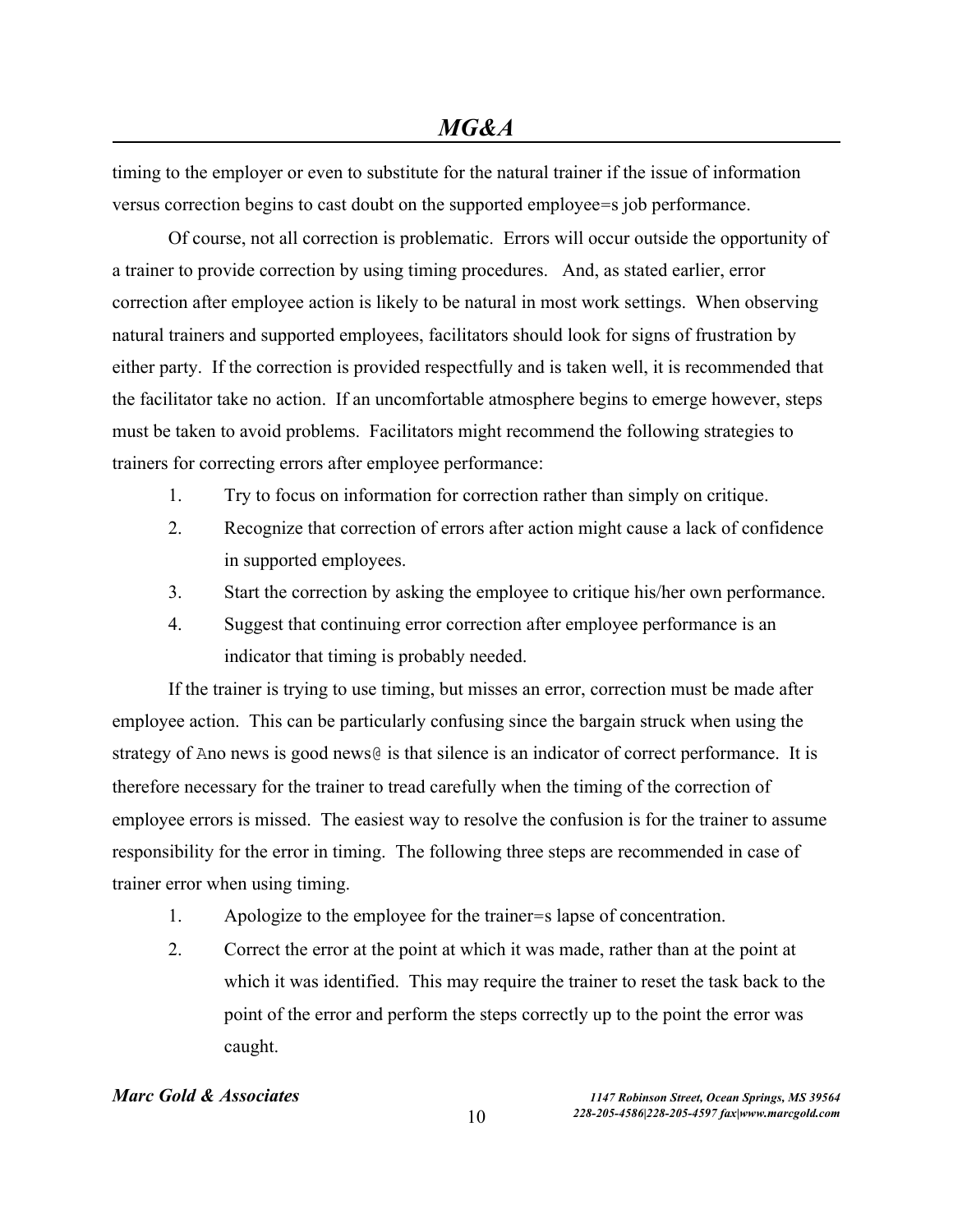3. Point out the natural features of correctness on the step which the employee should have referenced for correctness.

The above strategy is particularly useful, perhaps even necessary, for supported employees who do not seem to take correction of errors well and who may respond with inappropriate behavior. It is also recommended for people who have low self-esteem or those who are unsure of their ability to complete tasks correctly. Of course, all people appreciate respectful treatment when others do not hold up their end of a bargain.

### **Self-Correction**

There are situations in which a trainer will choose to not use timing, even with employees who seem to require this strategy. As an employee begins to reach criterion on a given task, the trainer will typically need to determine if the employee can catch errors on certain steps, without assistance from the trainer. Since the use of timing requires the trainer to correct an error before it is acted upon, this creates a challenge. The solution is to use a self-correction strategy. When using this approach, the trainer allows the learner to make an error, in the hope that the learner will catch the error and learn from the experience. Self-correction meets the concerns of some trainers who worry that the use of timing will not allow for the opportunity for employees to identify the characteristics of an error since the approach focuses solely on correct performance. When considering self-correction as a teaching strategy, trainers should follow these guidelines:

- 1. Self-correction is used only when the trainer feels that more can be learned by making an error than by having it corrected with timing (Gold, 1980). This implies that the employee has had sufficient information for correctness and the opportunity for consistent practice of the task -- in other words the employee needs to be familiar with the task.
- 2. Offer naturally appropriate feedback and reinforcement for the employee=s correct decision and explain that it is permissible for the employee to correct errors without the trainer=s assistance or permission.
- 3. If the employee does not catch the error and correct it, the decision was trainer=s error not to use timing. Therefore, use the strategy described above for correcting

## *Marc Gold & Associates 1147 Robinson Street, Ocean Springs, MS 39564*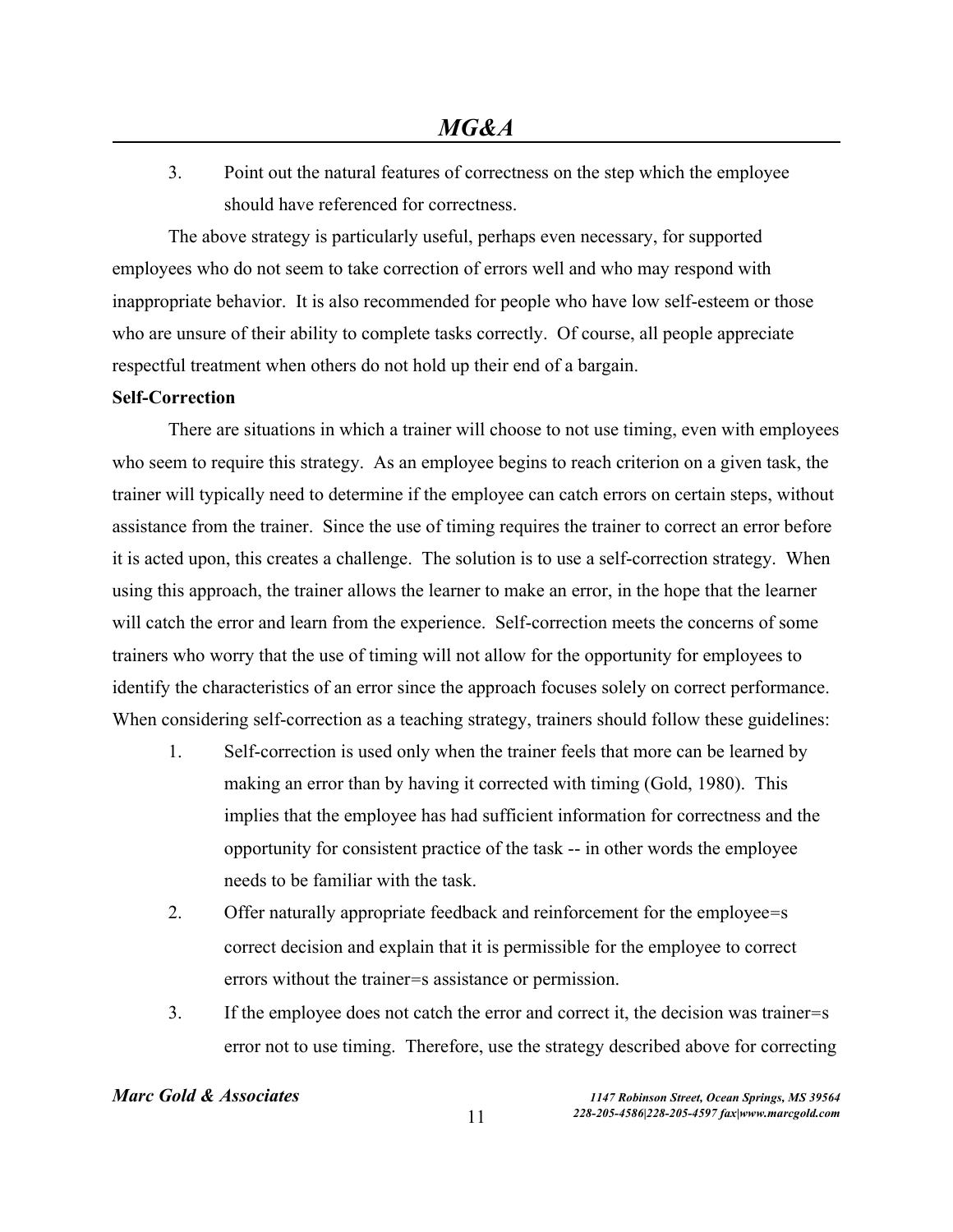a trainer=s error.

## **KINDS OF INSTRUCTIONAL ASSISTS**

Instructional assists are means of giving information about the method or outcome of a job task. Instructional assists may be used to offer information as to the correct action to be performed, to reference natural cues which provide information for correctness or to correct errors made during performance. Frequently- used instructional assists found in natural settings

- Demonstration
- Verbal Information
- Physical Assists
- **Gestures**
- Modeling
- Side-by-Side Performance

Other natural means used for instruction of new employees

- Written Procedures
- Photographs
- Video Tape
- Slide Shows
- Adaptations
- Lecture/General Explanations

### **Demonstration**

Possibly the most common strategy for providing information before employees begin a new job task is to have the trainer demonstrate the method of the task to the new employee. Demonstration allows the trainer to perform the steps of the task the in the manner the employer wants -- in other words, with topographical correctness. This approach requires the trainer to carefully follow the acceptable method and it requires the employee to carefully observe the performance.

Even though demonstration is commonly used in community work settings as an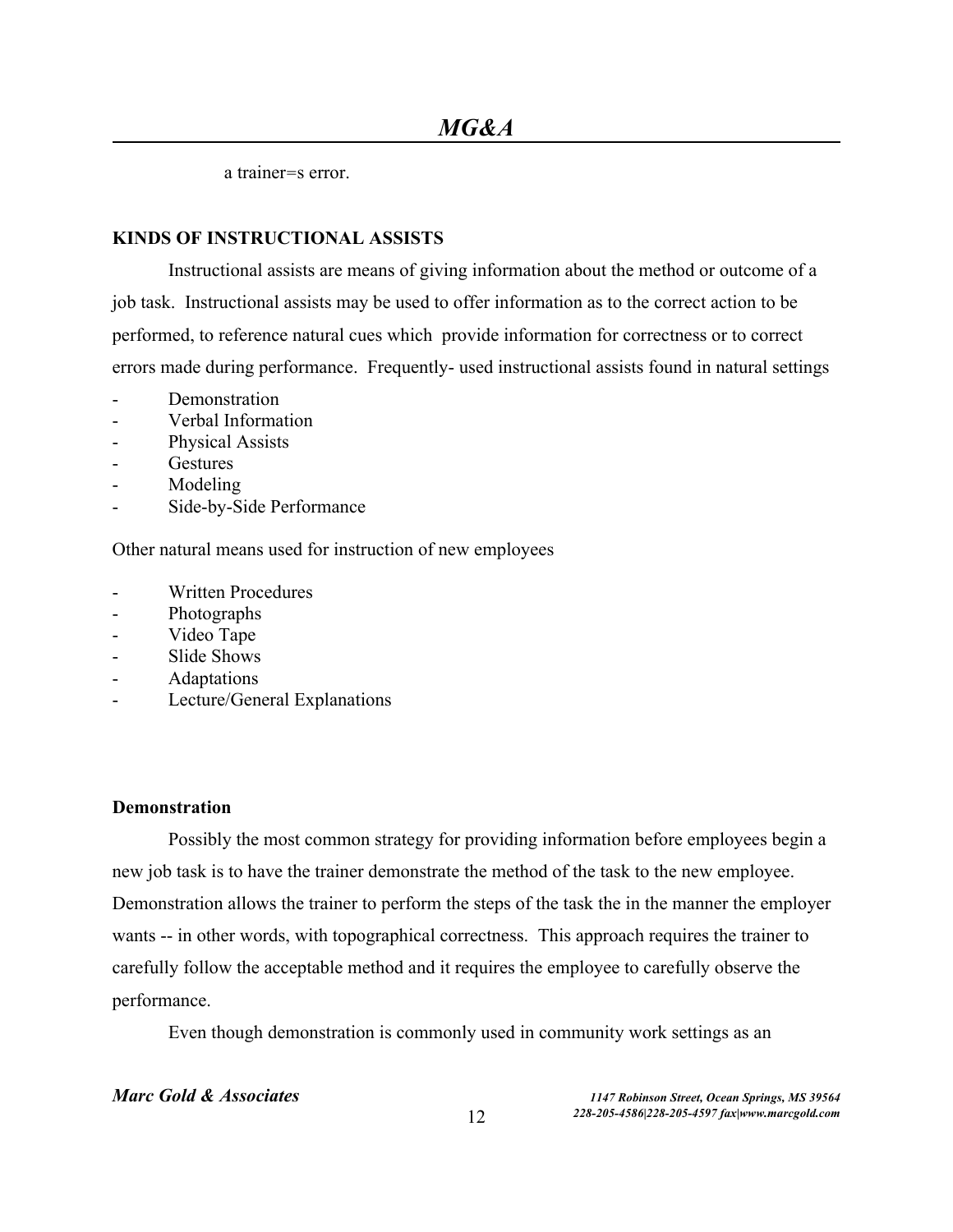instructional strategy, it is not a powerful assist for most individuals. It can be useful in providing general information to the employee as to what the job task looks like. Demonstration is not, however, an effective strategy for communicating specific information on complex steps of a task. To be effective, the demonstration of the task must be observed by the learner. If the learner is not paying attention, as might happen with some persons who have issues relating to their behavior or interest in tasks, the demonstration is not likely to be very informative. In that case the trainer should consider another type of instructional assist.

Demonstration are useful, however. They can be particularly effective in showing the pace of work to an employee. Demonstration also provides a general picture of what the employee is expected to do. Most people prefer that they first see a task before they are willing to perform it. Demonstration also can help break the ice between natural trainers and supported employees. Since the trainer knows the task better than the new employee, it=s a more comfortable place to get started.

The length of a demonstration is an issue for any new employee, especially for supported employees. No one wants to stand and watch someone else perform a job for very long. Since demonstration does not involve the performance of the new employee, longer observations do not result in better information for performance. If it is natural for new employees in a setting to watch an experienced employee work for an extended period, the facilitator should carefully

monitor the supported employee=s behavior and interest. If a problem begins to occur, the facilitator should move to Phase Six and suggest that a different assist be used.

### **Verbal Information**

Verbal assists include any spoken or signed instructions to an employee for the purpose of communicating information about the performance of a job task or other job related behavior. Along with demonstration, verbal assists are certainly the most commonly used of all the teaching cues found in community job settings. These assists are useful in providing information before employee performance, during action when using timing and following the completion of the task or action as critique, information or reinforcement. Spoken information allows the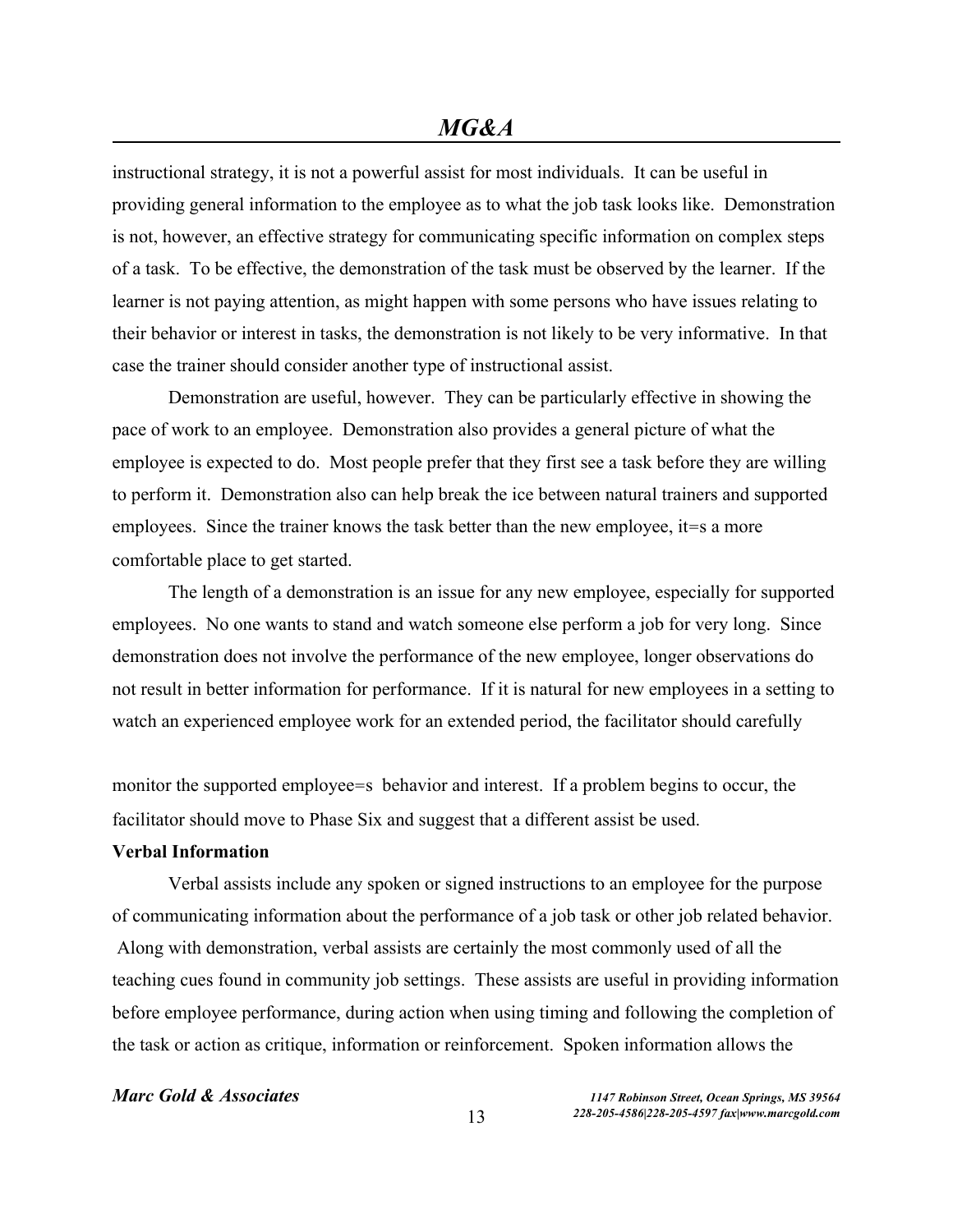trainer to specifically explain the details of a step to an employee and also to general describe the bigger picture of the way the task fits into the needs and culture of the company.

Verbal assists are particularly useful for teaching order and discrimination steps, but are not typically effective in teaching manipulation skills. This limitation exists due to the complexity of manipulation of dynamic steps, many of which require judgement and consistent practice to reach criterion. In order to be effective communicators of discrete information, verbal assists must be succinct, clear and sharply focused on the step to be taught. Trainers should plan verbal assists for each step of a method, considering information-packed phrases early in teaching and clear, but longer, descriptive sentences as training progresses towards criterion. Facilitators must closely observe whether natural trainers are overwhelming supported employees with verbal information and be prepared to recommend more useful cues.

Information overload is a common problem when using verbal assists. Trainers regularly use language during most all their daily interactions -- both at work and at home. Most of these interactions are in the form of **conversation**. Conversation is the general use of language to communicate feelings, experiences, needs and other issues. Trainers, on the other hand, often need to provide specific **information** on task performance. Information involves the specific use of language to communicate discrete and usable words which can be turned into correct performance by the employee. Information is like a crystal clear view of a landscape. Conversation is like a fog which creeps into the view and obscures the fine lines of detail and color. A common mistake of trainers is that they often allow conversation to cloud the information which was to be communicated.

Trainers, therefore, should allow a pause to occur between one verbal assist and the next to allow the employee to utilize the information. If the employee has difficulty, reduce the amount of verbal information in the assist. Some learners will require verbal assists of no more that one word at a time early in training. If natural trainers seem to use extensive verbal during the job analysis, keep a close watch during the initial hours of training on the first day of work. If the trainer's style does not change or if the employee seems to be struggling with the amount of information being communicated, facilitators should consider intervening with suggestions in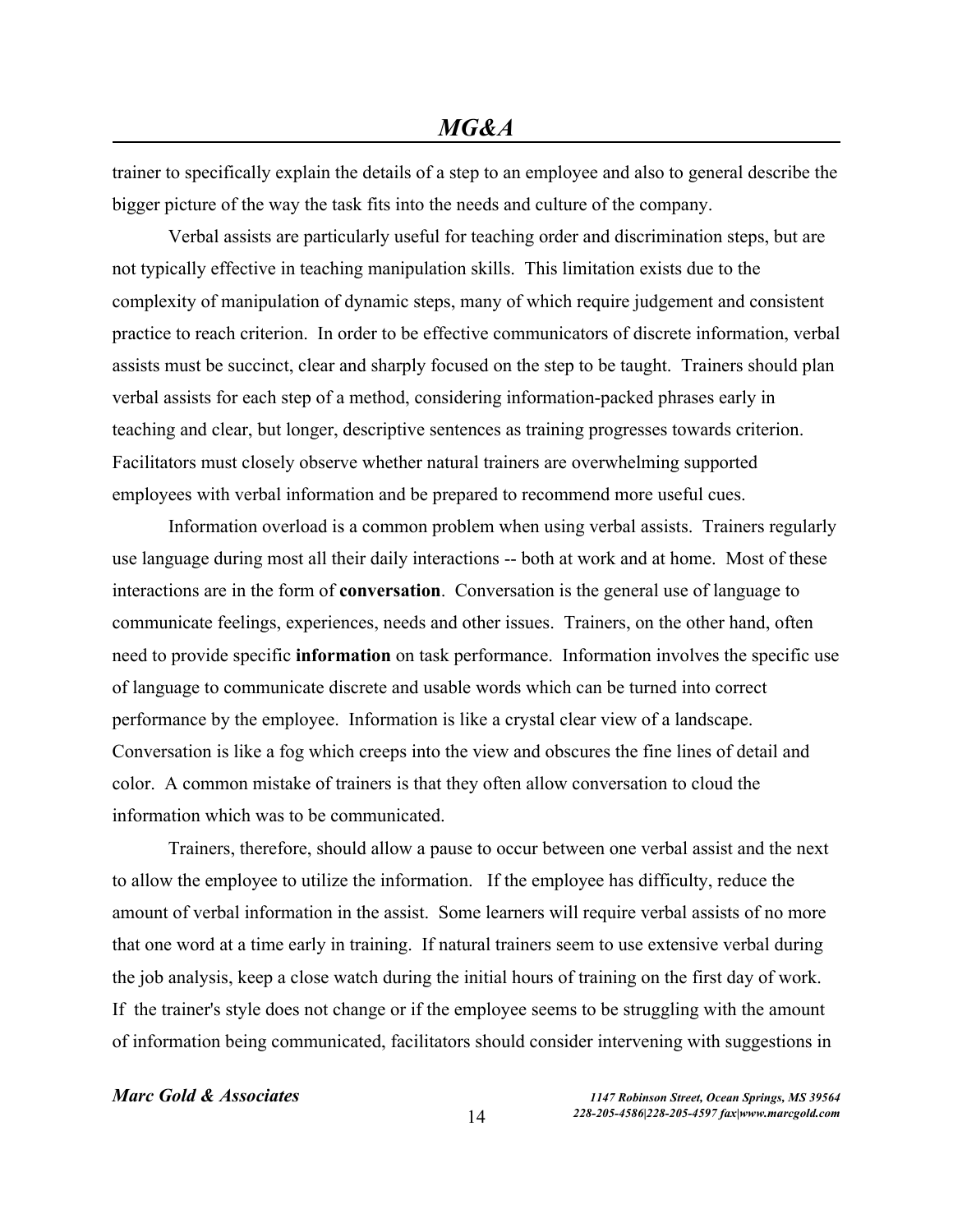Phase Six of the Seven Phase Sequence. For some learners it may be necessary to distinguish verbal information from routine conversation. The trainer can do this by the tone used to convey the information and by the amount of information included in a verbal interaction.

There are other subtle but important problems which can arise when using verbal assists. Gold (1977) warned trainers that when trainers used spoken information, employees are more likely to shift their attention from the task to the trainer, out of respect or teaching-induced habit. This may create a problem for supported employees who have difficulty staying focused on the task. It is possible that some employees may find the trainer more reinforcing than the task. By overusing verbal assists, trainers can create a significant distraction to the performance. Trainers must also be careful not to distract employee with verbal assists when safety is an issue.

### **Non-verbal training?**

Marc Gold often characterized his approach to teaching as "essentially non-verbal" (1976). For years during the late 70's and early 80's, human service trainers followed that trend and utilized training strategies which silenced the trainer. While there continues to be a rationale for considering the individualized and episodic use of non-verbal teaching, we no longer encourage trainers to minimize the use of language in teaching. The most overpowering reason is that silent teaching is almost never found in natural work places. The arbitrary use of this strategy would require natural trainers to change their means of teaching, without first verifying the need for such a change. Secondly, it is likely that the natural motivation provided by well matched supported employment jobs will overcome the likelihood of the distraction so common in segregated settings. Finally, we may discover that supported employees can learn effectively from verbal assists. By starting naturally, we might avoid the need to use this artificial approach.

At this time, we recommend that facilitators consider the costs and benefits of verbal information and carefully monitor the result of teaching using this strategy. It is much better to control this common and natural strategy than to eliminate from our "bag of tricks". However, it is equally important to remember that some employees may benefit from a teaching strategy which minimizes verbal interaction at certain times during acquisition and performance. Facilitators can use the Seven Phase Sequence to amend or structure the natural teaching means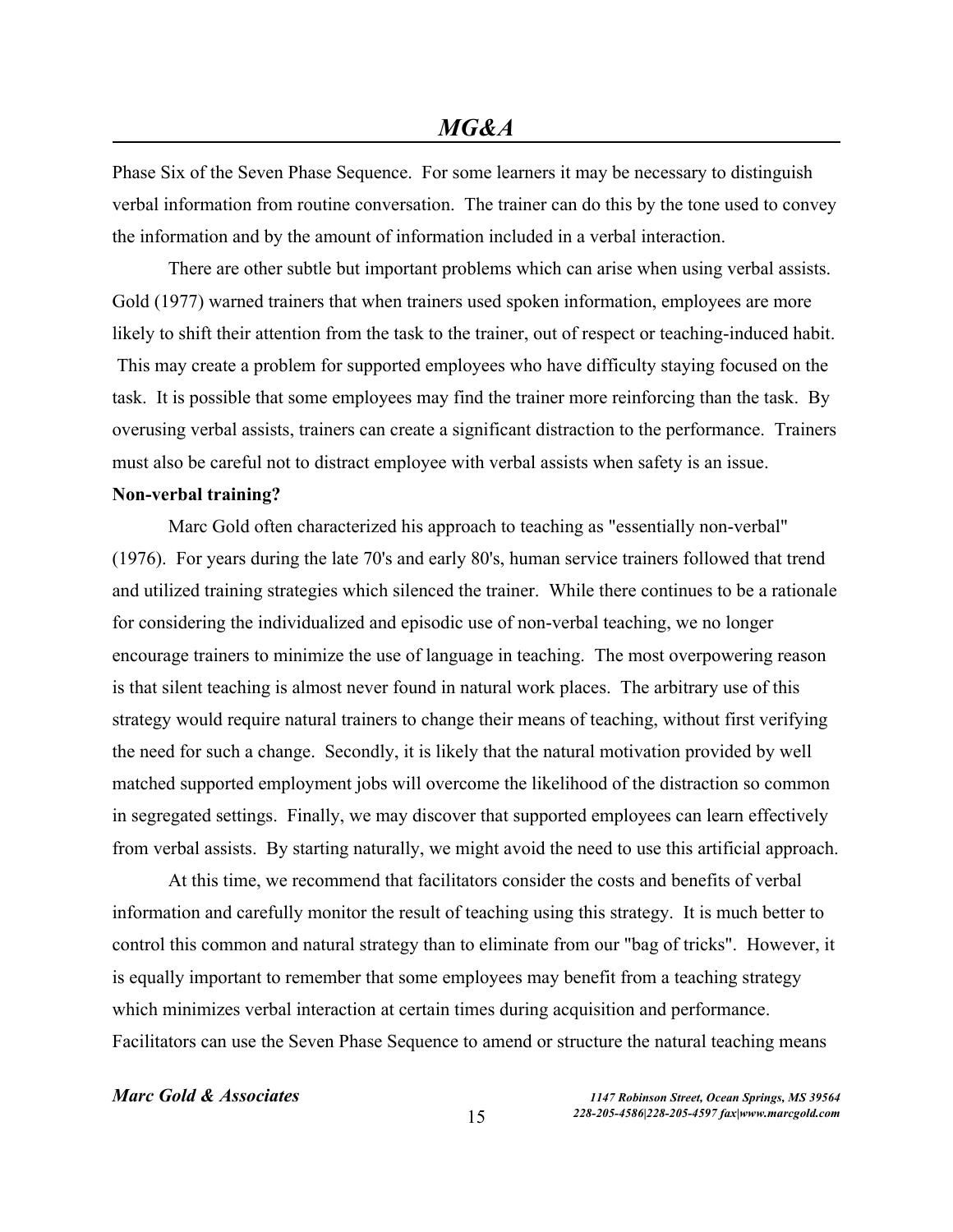in order to control or minimize the use of verbal assists as required by the employee.

### **Gestures/Modeling Assists**

Gestures and modeling assists will be considered together in this section, even though they contain different kinds of information. They are similar in that both assists involve the use of the trainer's hands or other body parts to reference or simulate desired relating to a job task. Gestures involve information provided by the trainer, primarily using pointing or other general hand signs, which directs the employee's attention to a certain aspect of the task. Often, by the trainer simply pointing at a relevant feature of the task, an employee can figure out the correct action to take.

Modeling assists also involve bodily action, typically with the trainer's hands, which simulate the action an employee should make for correct performance. For instance, a trainer might model the action of smoothing a sheet before it is folded in a laundry. The modeling assist would be given in the same area as employee performance and should follow the topographically correct performance as required by the employer. In the same job, a gesture might be given by the trainer to point out the hem of the sheet or another feature of the task. Modeling assists differ from demonstration in that in a demonstration the trainer actually performs the task. When

modeling, the trainer simulates the correct movement while the employee continues to perform the task.

Gestures/modeling assists can effectively communicate information without the use of language or touching. Trainers can simply point to an object or direction which represents the correct action. Gestures are also useful for referencing natural cues. These assists are particularly useful in noisy work settings and also for employees who may be easily distracted by an over use of verbal information. Gestural/modeling assists also allow employees to keep their attention on the task, rather than on the trainer. The natural response to a point is to follow it with our eyes to the target. These assists also can be useful for teaching employees who do not understand the language of the trainer or who are not able to interpret verbal assists into action. Finally, gestural/modeling assists allow the trainer to require much more of the employee, and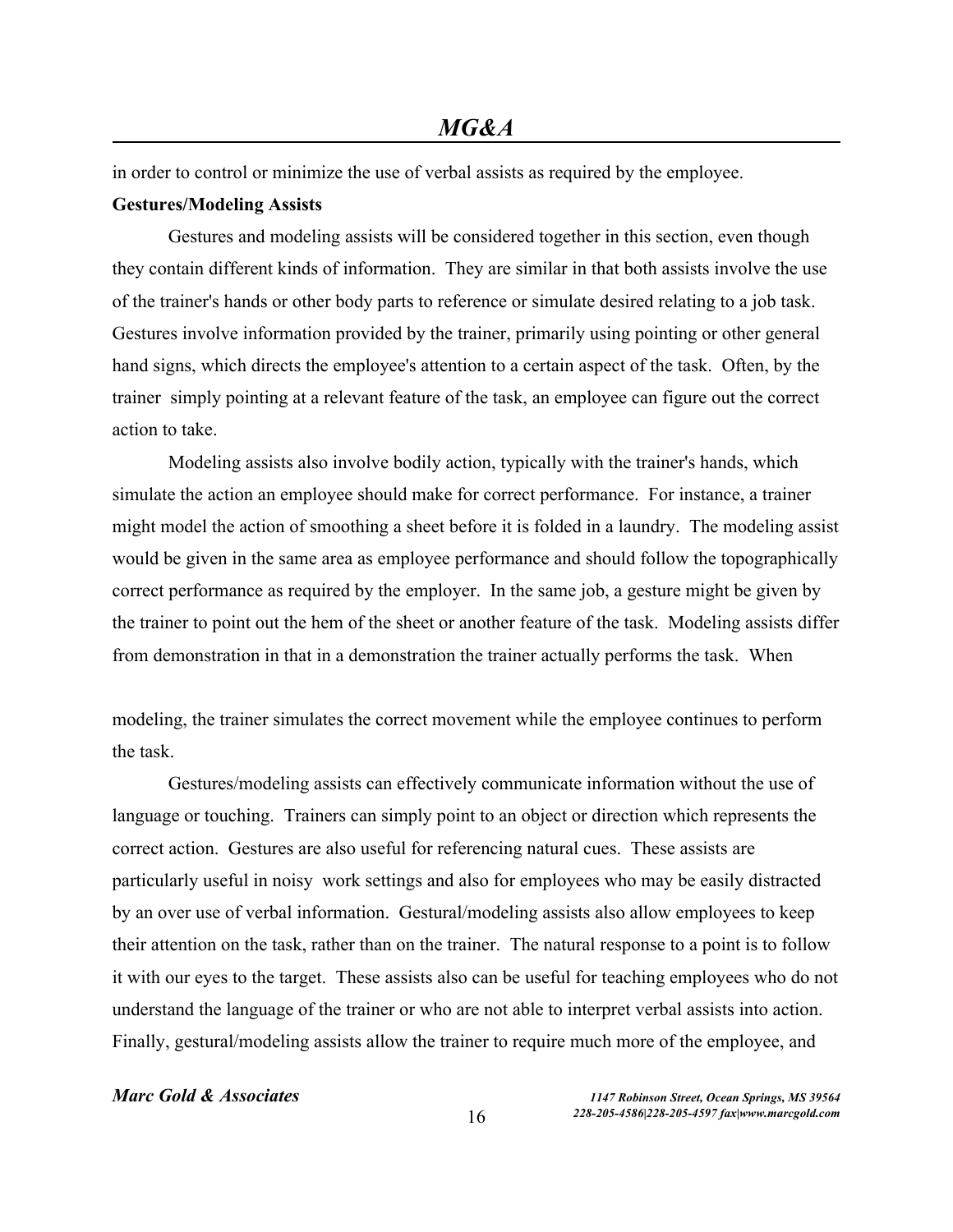therefore, fade from training more quickly.

Instructional power can be easily controlled with gestures by moving the gesture further and further back from the task and with modeling assists by allowing the simulated action to become more and more subtle.

### **Physical Assists**

Physical assists involve the trainer touching the employee for the purpose of communicating information for correctness. Most physical assists are in the form of the trainer's hand(s) assisting or supporting the employee's fingers, hands, wrists or arms. It is also possible to offer assistance by touching an employee's shoulder, back, leg or head. These assists became popular in the human service field during the seventies and early eighties as researchers such as Gold, Bellamy, Wehman and others considered ways of communicating complex manipulations to persons with severe intellectual disabilities who were in settings such as workshops and group homes. However, as job trainers began to observe the natural training styles of supervisors and co-workers, it became clear that physical assists were rarely used between people in community work settings. The impact of this observation seemed to cause job trainers and supported employment providers in general to reduce the emphasis on physical assistance as a strategy for providing information. We feel that, to the degree that it happened, this is unfortunate. Physical assists are often the only reliable means of communicating complex manipulations to persons who find it difficult to learn. Even though physical assists can be heavy-handed and rarely used, facilitators can closely monitor, and model as necessary, the use of these assists in natural work places.

An interesting finding which also encourages the acceptance of physical assists has been identified during two years of training based research performed during staff training by Callahan (1995, in preparation). In this research, human service participants in technical assistance training workshops perform a job analysis in a company in the community, observing the natural means used to teach a lead participant a supported employment task. Observation by participants have rarely noted the use of physical assists by natural trainers. The trainers are given no instruction on systematic teaching strategies or information concerning the impact of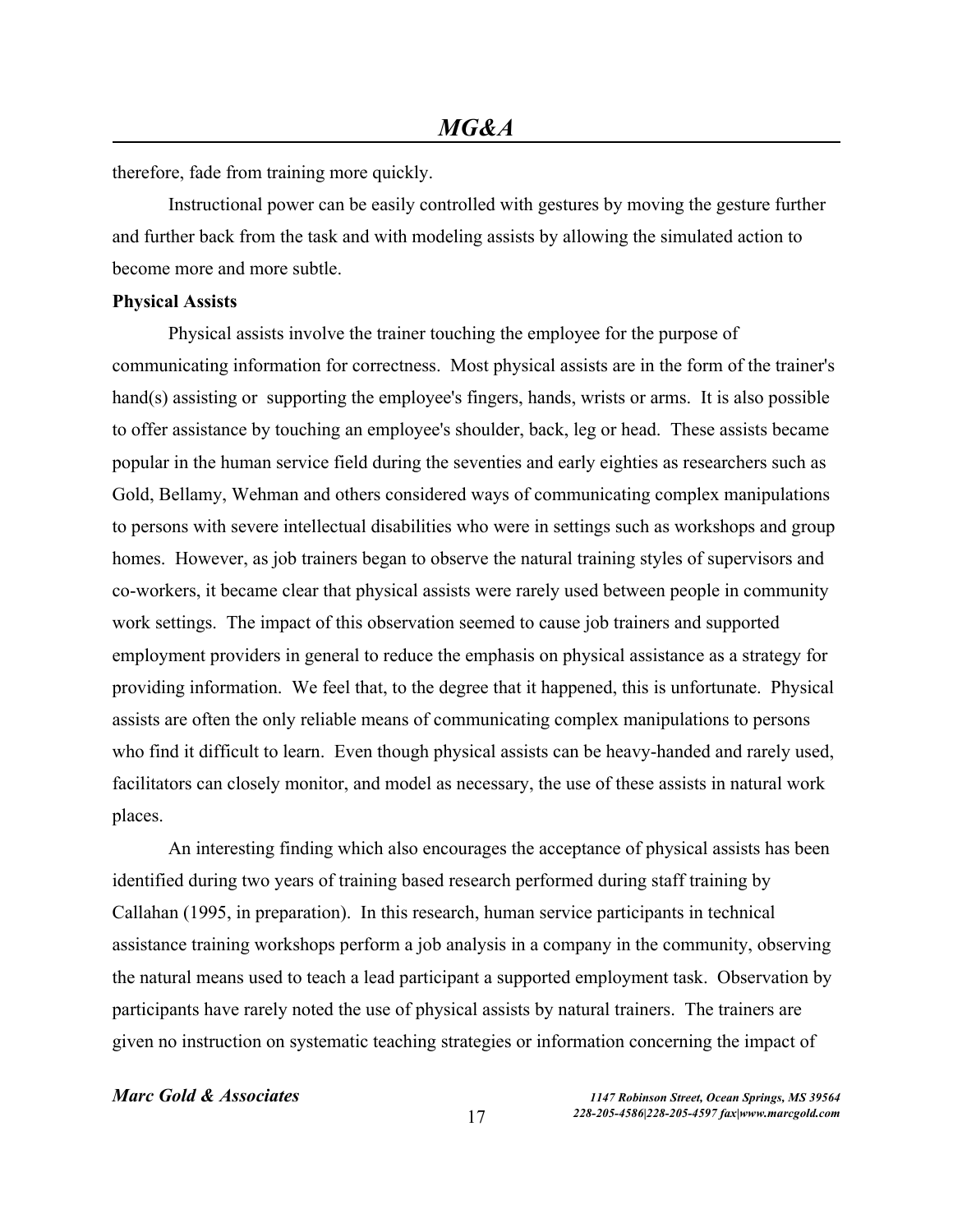the supported employee's disability. When the supported employee arrives at the company for a simulation of the first day of employment, the natural trainer begins teaching the tasks in the manner used to teach any new employee. The participants have consistently noted the appropriate use of physical assists during these sessions. One possible hypothesis of this behavior by natural trainers is that when a new employee requires more assistance to learn a task, more is provided. The rarity of the use of this form of assist may simply confirm that many community work settings have not had the opportunity to teach and support persons who may require physical assists to learn certain steps or tasks.

Physical assists are often effective on manipulation steps of tasks and when safety is an issue. Even when used naturally in the work setting, trainers should use physical assists only when necessary. Be gentle and responsive to employees= needs and their reactions to the assist. Trainers can never teach against resistance -- only with cooperation from the learner. Never force an employee to accept physical assistance. Fading is accomplished by requiring the employee to own more and more of the step. Strategies which involve the trainer standing behind the employee and reaching around, whether the employee is standing or sitting, should be avoided. At worst, this can evoke imagery of a lecherous golf pro reaching around a student. Even in the best of circumstances, this strategy implies overbearing control by the trainer. **Side-by-Side Performance**

This instructional strategy has been derived directly from the natural teaching approaches used in many community work places. Side-by-side performance combines a demonstration assist by the trainer with simultaneous performance by the employee. The demonstration of trainer can also be paired with any of the other instructional assists described above. The trainer performs the job task while watching the performance of the employee. Even though timing is possible, it is made more difficult because of the necessity for the trainer to halt performance before offering an assist.

This assist offers several advantages to trainers. First, since it is a very common approach, it will feel natural to trainers and co-workers. Additionally, side-by-side performance allows the trainer the opportunity to model both the pace of the task and complex manipulations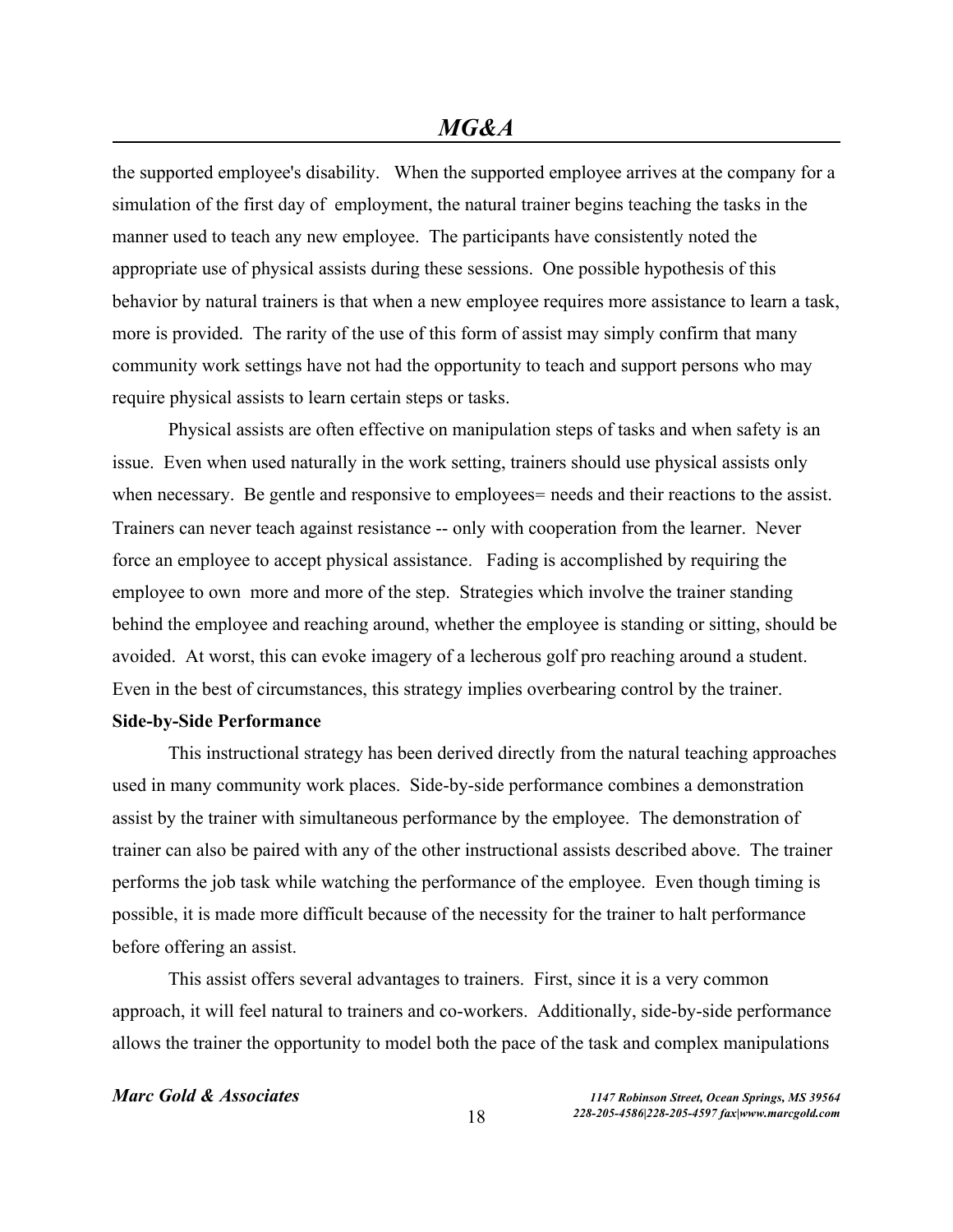during the employee's performance. This assist also allows trainers and co-workers to continue to produce while teaching. However, facilitators must realize that this strategy tends to result in less attention being paid to the supported employee, due the necessity of trainers to attend to their own work. It is easy for trainers to become involved in the routine of performance and miss errors made by the employee. Employees who require close attention from the trainer for correctness and timing of assists during performance, might experience problems with this approach. For employees who are experiencing significant difficulty benefiting from this assist, the facilitator and the trainer can work as a team, with one person demonstrating the task with side-by-side performance and the other offering other instructional assists using timing. **Instructional assists which do not require a trainer**

There are a number of means available to employers and facilitators for communicating information on task performance which do not require the direct interaction with a trainer. There is a legitimate argument as to whether these approaches comprise "training strategies" or whether

they are "instructional aides". A listing of commonly used option for providing information, without the presence of a trainer includes:

- ! Adaptations
- ! Written Procedures
- ! Photographs
- ! Video Tape
- ! Slide Presentations
- ! Lecture

Certainly the most common factor that these strategies share is the assumption that information on correctness can be communicated to employees without the presence (and therefore the expense) of a trainer. Therefore, these procedures are fairly common in many community businesses. The flip side of not requiring a trainer's presence is that the employee has the primary responsibility of translating the information into correct action. For this reason, facilitators must carefully monitor the effectiveness of these trainerless approaches for supported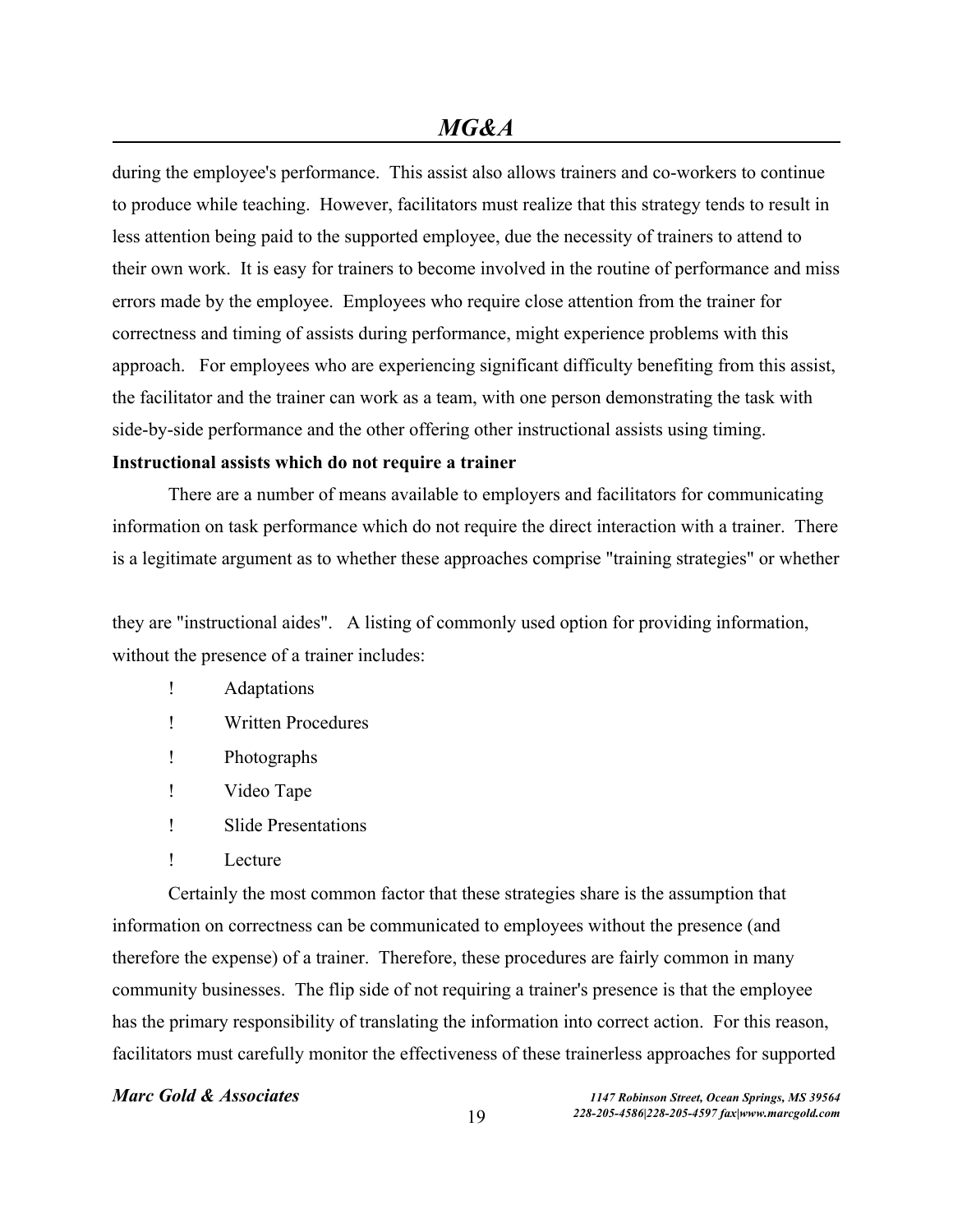employees. It is recommended that initial training begin by referencing whatever means are typically used for other employees to acquire information on their jobs. If problems occur, facilitators must move quickly to Phase Six of the Seven Phase Sequence to resolve any confusion or misinterpretation by the employee.

Except for adaptations, these approaches share a common flaw from the perspective of powerful systematic instruction. In an effort to save money, companies often try to get two outcomes for the price of one. In this case, employers hope that the organization of the information to be performed will double as the training strategy. This is effective in some cases. Carefully developed procedures can be used by skilled employees to produce correct performance. However, the requirements implicit in these procedures -- reading, generalization, comprehension -- are often the areas with which many persons with intellectual disabilities have difficulties. Facilitators are encouraged to consider ways to amend the general procedures to meet individual needs, if supported employees experience problems.

### **Adaptations**

Adaptations deserve special attention in the area of training. While they fall into the area of "trainerless" procedures, adaptations are much more specific to individual problem steps and can be tailored to meet individual employee needs.

## **HOW MUCH INFORMATION SHOULD BE PROVIDED**

In addition to **when** information is to be provided to the employee and **what kind** of information should be provided, the trainer must juggle the issue of **how much** information to offer. Since this is less concrete than the other concepts, it is often misunderstood by trainers. One way to think about how much information should be provided is to think in terms of Aownership@. Any step of a task requires ownership of the decisions and actions necessary for correctness. After criterion, the ownership of the task will typically rest completely with the supported employee. However, during training, the decisions and actions necessary for correct performance are shared between the trainer and the employee. Early in training, for instance during a demonstration, the ownership lies mostly with the trainer as the employee is responsible only for observing the task. As the training progresses, the ownership of the various steps of the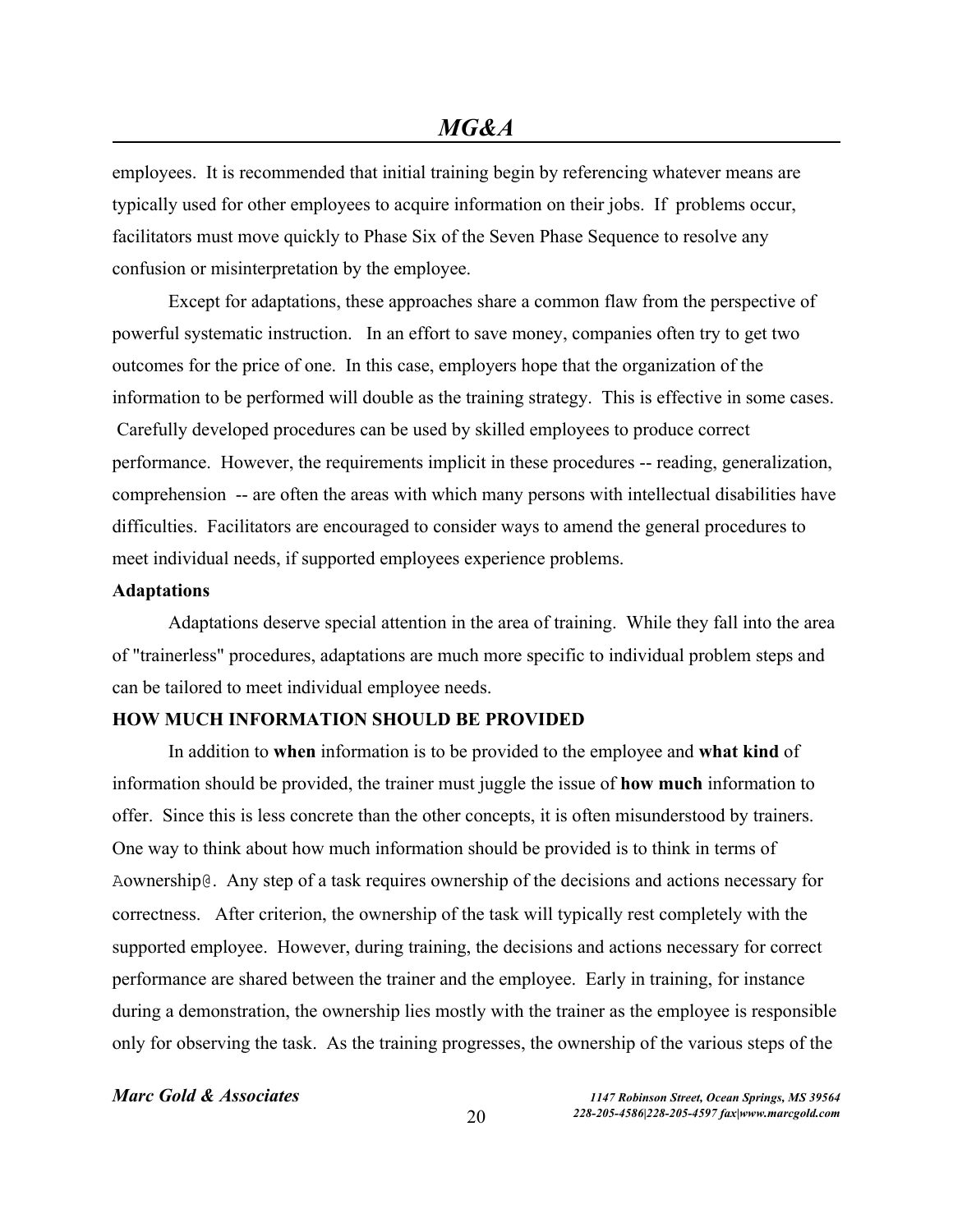task begins to slowly shift towards the employee. The term which is typically associated with this shift in ownership is **fading**.

**Fading** involves purposefully diminishing the power of instructional assists as the employee acquires more and more information about the task and the relevant natural cues. A trainer has successfully faded when the employee no longer depends on the trainer for the acceptable performance of a job task. Successful fading can involve the on-going assistance by a person in the natural setting, if such assistance is critical to the supported employee having access to a task. For instance, a supported employee who worked in a restaurant had to remember to clean the filter on the dishwasher every three days. Since the task was difficult to remember due the time delay between cycles, a co-worker always helped Anthony remember the first step. However, facilitators should strive to assure that tasks are Aowned@ as completely as possible by the employee, especially for core routines.

Fading of instructional cues is essential to the independent performance of a task, even those used by natural trainers. Some instructional cues, such as adaptations, may be picked up by the setting, if used regularly by natural supporters. In these cases the facilitators must insure that the assist is either faded completely or, if not possible, is agreed to and understood by the employer.

The strength of an assist is an important consideration for fading. The relative strength of the various instructional assists -- the degree of effectiveness in communicating useful information -- differs from person to person. Some people respond well to verbal assists while others may prefer repeated demonstrations. Additionally, different steps of a task lend themselves to differing assists. For instance, an order step -- knowing what to do next -- can often be communicated with a simple gesture or short verbal assist. Discrimination steps, those that require the employee to distinguish the correct orientation, position or quality of a step, can be usually be taught with verbal assists, modeling or side-by-side performance with the trainer. Manipulation steps require the employee to use dynamic movements while interacting with the task. These steps need to be performed consistently and may require brief physical assists by the trainer for correct body position and hand placement on the task.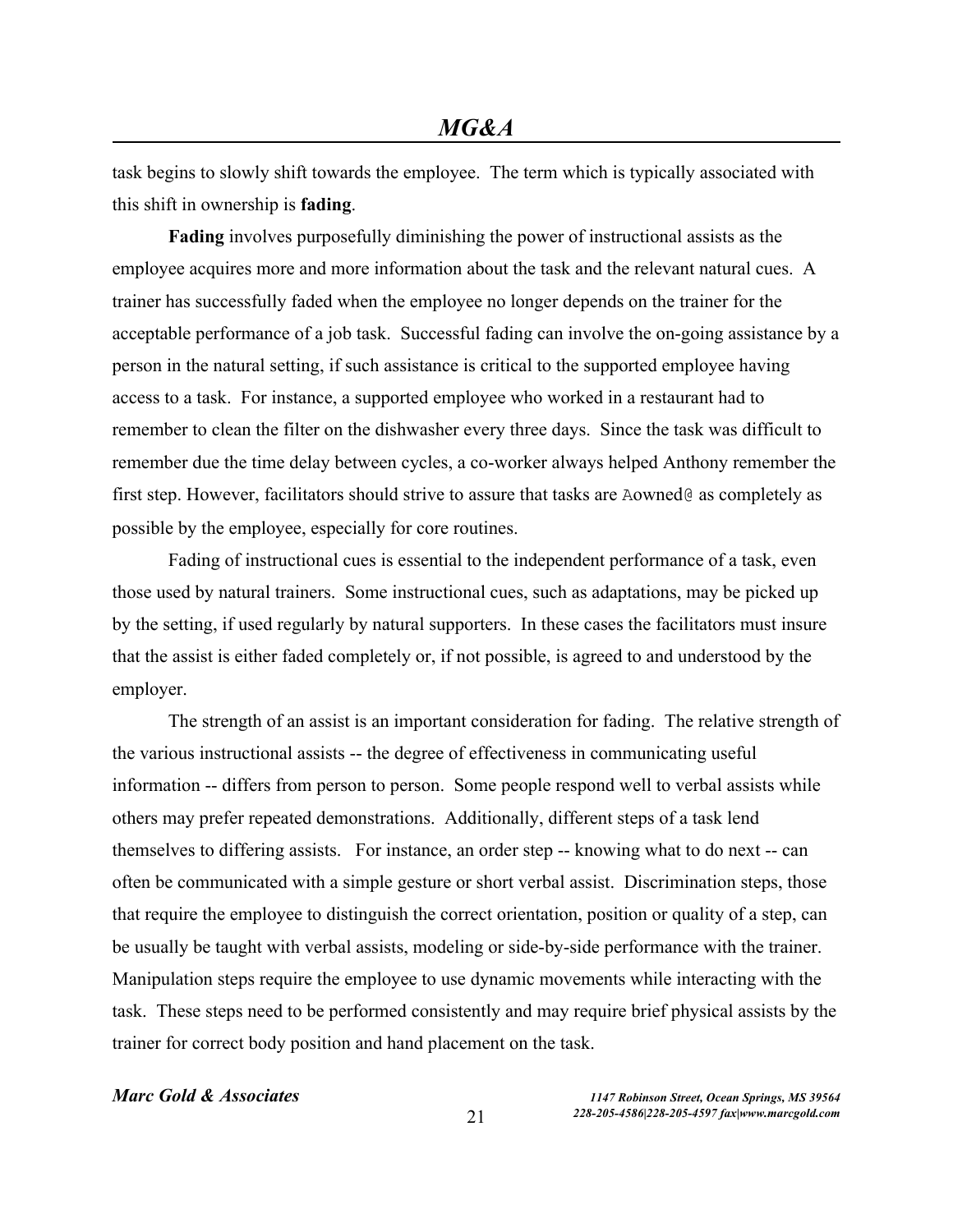Experienced trainers experiment with assists and the various types of steps so they can better anticipate the best assist for each step of a task. By doing this, it will become possible to select the assist which provides sufficient information for quality performance and, at the same time, allows maximum ownership of the step by the employee. Therefore, facilitators should encourage natural trainers to use a variety of assists in order to determine which assists meet this balance.

### **Strength of Assists and Assist Hierarchies**

In the early 1980's, Marc Gold (1980) and other researchers who studied the strategies and impact of systematic instruction for persons with disabilities suggested that instructional assists existed in a hierarchy in relation to their strength or power. A classic ordering was offered by Gold (1980) in his Hierarchy of Assists in which he suggested that physical assists were the most powerful and therefore the first to be faded. Next came gestural assists followed by verbal information. While there may have been logical, and perhaps even some researchbased, reasons to develop a hierarchy, the potential for misuse outweighs any benefit. Trainers often considered the hierarchies as dogma to be followed rather than as indicators of a general phenomenon. This led to a perception that all training, and the accompanying data collection, had to begin with physical assists, fade to gestural assists and culminate with verbal assists prior to criterion.

We no longer suggest that facilitators follow an assist hierarchy when planning and fading the instructional assists to be used on job sites. Rather, it makes more sense to focus on increasing the ownership of the various steps of the task by the employee, with whatever assists that seem to be effective. Trainers can then have access to the entire range of instructional assists (see following section). However, within each type of assist, the trainer can give less and less specific information, requiring more and more ownership, as the learner approaches criterion. In this way, fading can continue to be systematically achieved.

### **Choosing assists to initiate training: A Aleast power@ approach**

Based on the preceding discussion, it is recommended that trainers begin teaching by using the instructional assists typically used in the setting, at the power or strength level offered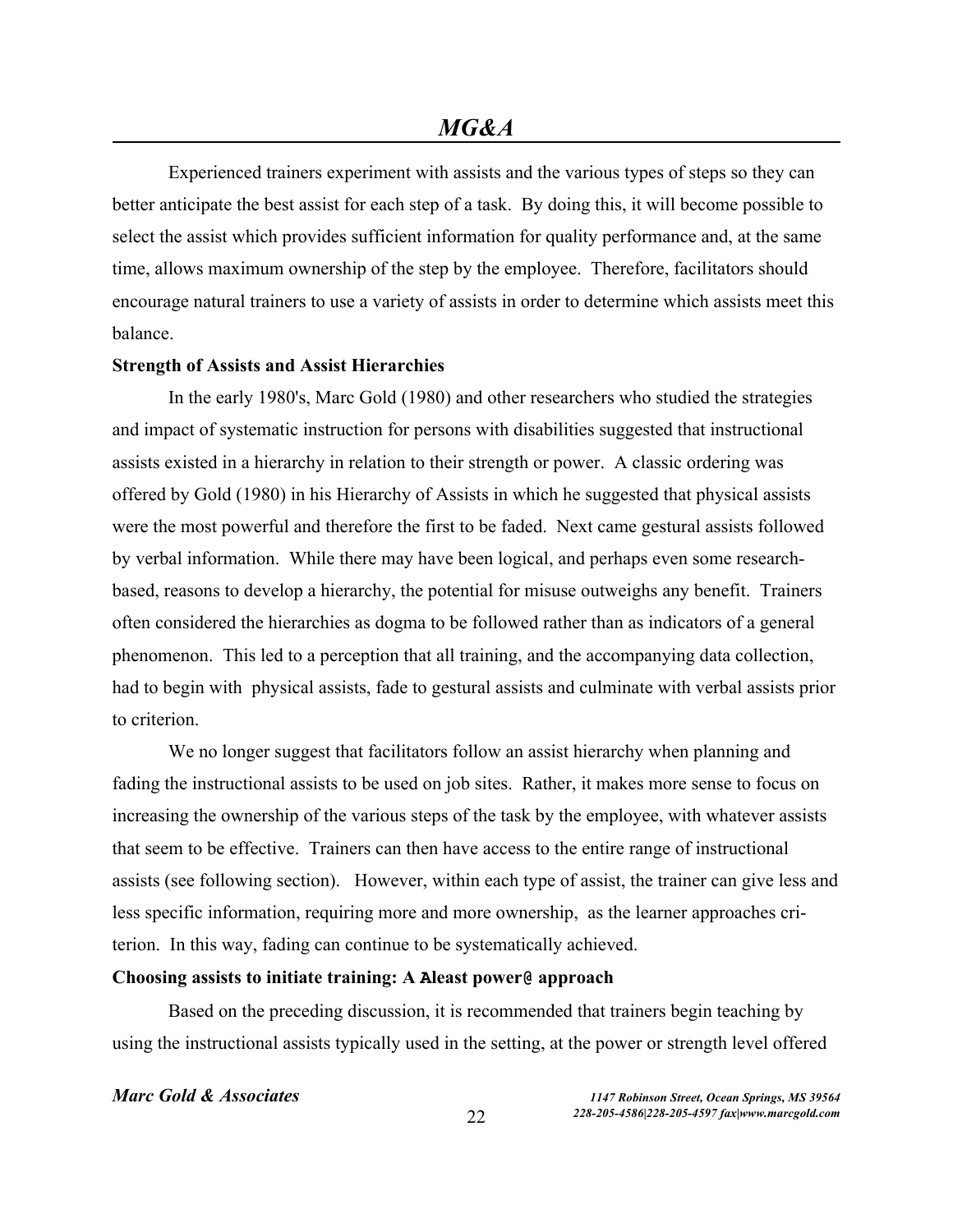to other employees. If this amount of power is not sufficient, the facilitator should consider in Phase Six -- Amend or Structure Natural Means -- recommending assists with sufficient strength to effectively communicate the information. This suggestion is usually an educated guess based on a Aleast power@ perspective. That is the facilitator tries to estimate the amount of power necessary to communicate correctness, but no more. If the assist does not result in correct performance, power can then be increased with the subsequent assists, by requiring less and less ownership of the employee, until correct performance is communicated.

### **WHERE TO BEST PROVIDE INSTRUCTION**

The issue of trainer position may at first glance seem straight forward -- trainers need to be close enough to the employee to provide information and to intervene with timing. However, with the changes which are occurring in the shift of roles between human service job facilitators and natural trainers, the issue becomes more complex. Therefore, this section will first address the question of trainer position in relation to the employee and then discuss options for facilitators who may be observing the teaching interaction between supported employees and natural trainers.

### **Trainer position**

The location of a trainer to the employee will vary as the different types of job tasks vary. Some job tasks are performed standing, in front of a machine. Others are performed standing, while moving about a work area. Office jobs are often performed in a sitting position, with brief periods of standing. The variety and uniqueness of employee positions are numerous. Trainers, whether natural or human service, must consider the best position from which to offer information. Decisions must be made concerning which side is best to teach from, if information can be offered from in front of the employee, and if there is sufficient room for a trainer in the work area. Since many errors occur early in training, it is necessary for the trainer to assume a position close to the employee in order to catch errors as they happen. The gradations of closeness are subtle, however. If the trainer moves too close, the training interaction will seem unusual. This Ahovering o can be uncomfortable to the employee. It can also create dependence on the trainer if the position is maintained throughout the duration of the training.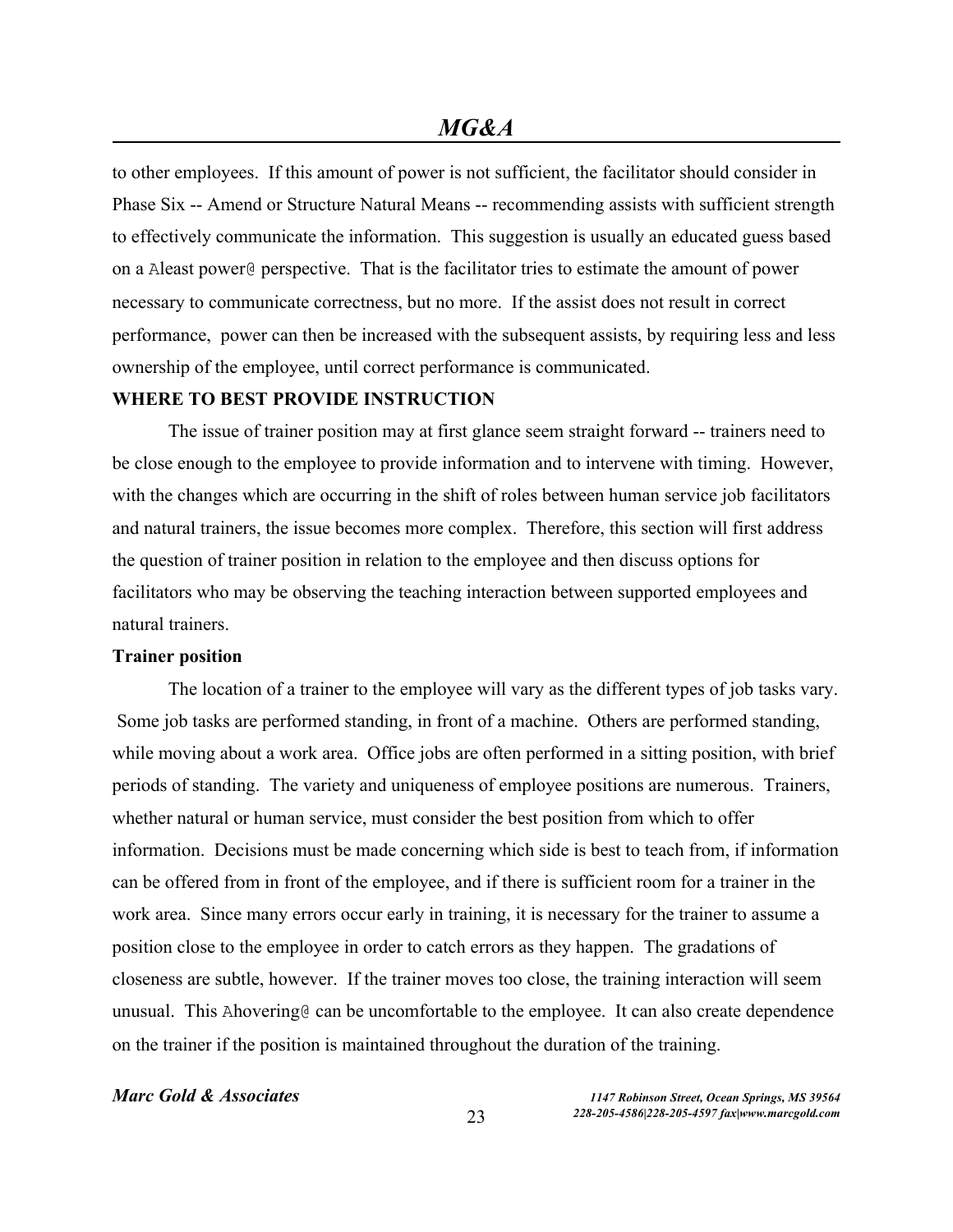On the other hand, a removed training position can also create problems. The further away the trainer moves from the performance, the more difficult it is to intervene with information on correctness using the timing strategy. We recommend that trainers position themselves close to the employee, standing or sitting, in the same manner as the employee. Trainers can then use the various steps of the task to anticipate whether there is a need to move closer or if it is possible to ease away from the task a bit. Since the trainer will quickly know the more difficult steps of a task, these decisions can provide a fairly accurate guess as to the need for closeness.

Generally, trainers should assume the same position, standing or seated, as the employee. When working with employee who use wheelchairs for mobility, this is particularly important for creating a balanced relationship. Some tasks will not allow for the trainer to assume the same position as the employer. For instance, when teaching an employee to change a light bulb while standing on a step stool, the trainer may feel that it is best to remain on the floor to help in case of a problem. Trainers should try to avoid standing behind an employee and reaching around to provide information. This position is uncomfortable to most employee, it seems unusual in natural work places and it send an image of dependence to others in the setting. Trainers can usually find an alternative way of teaching a step by moving to the employee=s side or front. **Fading trainer position**

As training progress from the initial days of performance towards criterion, the position of the trainers can also change. As the employee acquires more and more of the task, trainers can afford to move away from close contact to an observation position in the general work area. As we have noted earlier in this section, the close position of the trainer during training can result in a dependent relationship to be formed between supported employees and their trainers. This is understandable since many supported employees have previously been in settings which fostered dependence by surrounding them with protective supports. If trainers in work places continue this relationship by staying too close during training, they will find it extremely difficult to fade.

The lesson in this observation is that trainers must consider ways to fade their position, as well as the strength of their assists. Take every opportunity to back away from employees as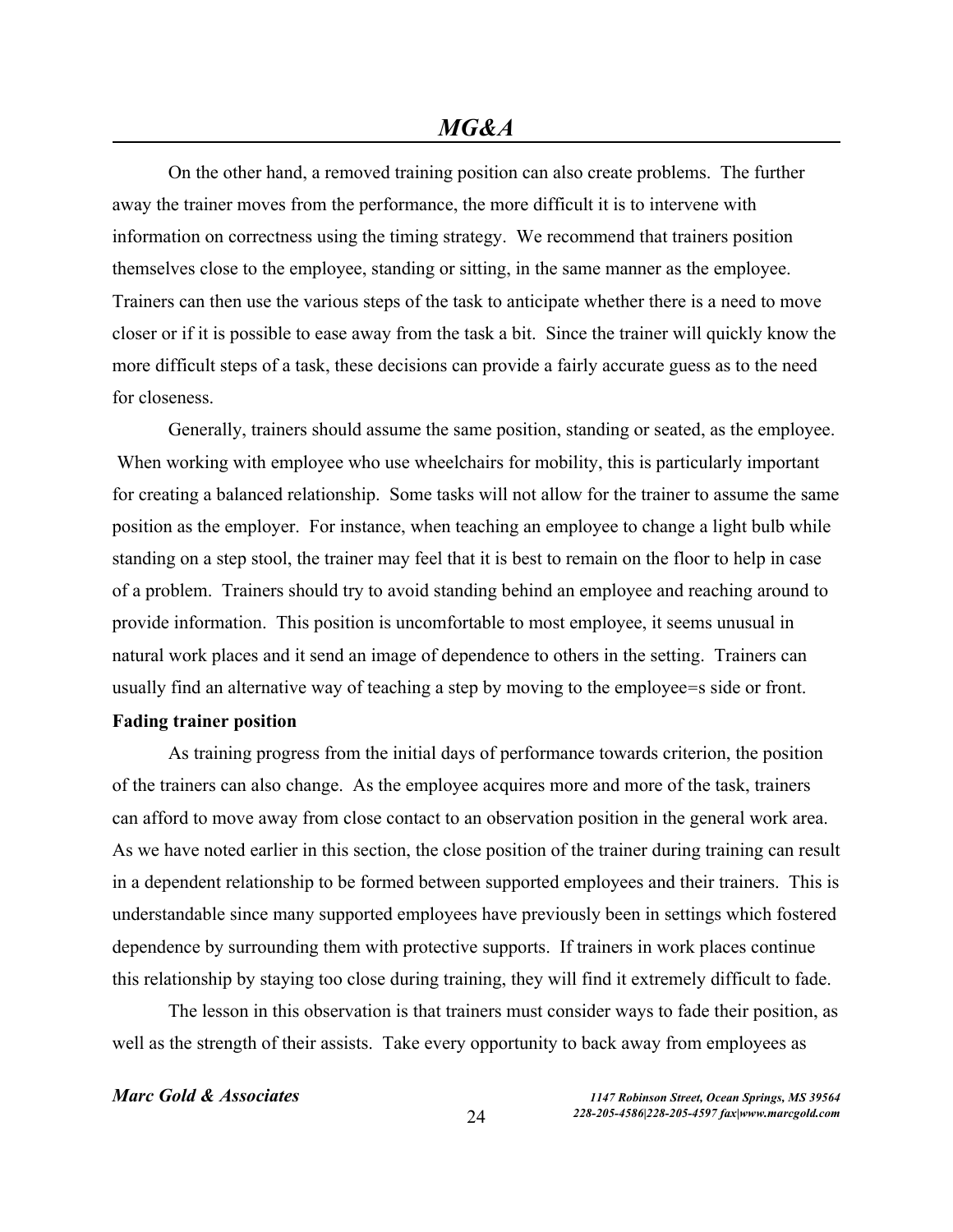soon as their performance warrants. As employees reach criterion, trainers should be positioned well away from the task. For employees who seem to need the presence of the trainer during performance, a graduated fading strategy must be implemented. A supported employee in a restaurant in Syracuse, NY, required a two week strategy of gradual fading of the trainer=s position in order to feel comfortable enough to work alone. If the trainer had simply left the work area upon criterion, it is likely that the employee would have lost his job.

### **Facilitator position**

The evolving role of human service supporters has caused a reconsideration of the position of these people in work places which now may utilize natural trainers for much of the teaching provided to supported employees. If a co-worker, trainer or supervisor from the company is providing instruction, facilitators must decide on the best location from which to observe the training interactions. Even though work settings vary greatly, it is usually possible for the facilitator to find a location which will allow for unobtrusive observation. If the facilitator feels that the introduction and initial interactions of the supported employee and the natural trainer

has been smooth, it is possible to find a comfortable space from which to watch the training. If it is felt that the employee might require immediate Phase 5, 6 or 7 decisions, the facilitator should stand close to the training in order to offer assistance.

It is also likely that, initially, the roles of trainer and facilitator will be confusing to all parties. The training-based research (Callahan, in preparation) referenced earlier in this chapter indicates that if the facilitator is too close to the training, the natural trainer will tend to back off and allow the facilitator to take over. The give and take between trainers and facilitators continues to evolve as more jobs are developed which reference natural features of support. Facilitators are encouraged to give as much attention to their relationship with trainers as they traditionally gave to planning and delivering training strategies.

## **MOTIVATING AND REINFORCING STRATEGIES**

*"How can we expect people to take their places next to us in society if so many of the ways we use to help them get there force them to recognize their subservient position?"* Gold (1977)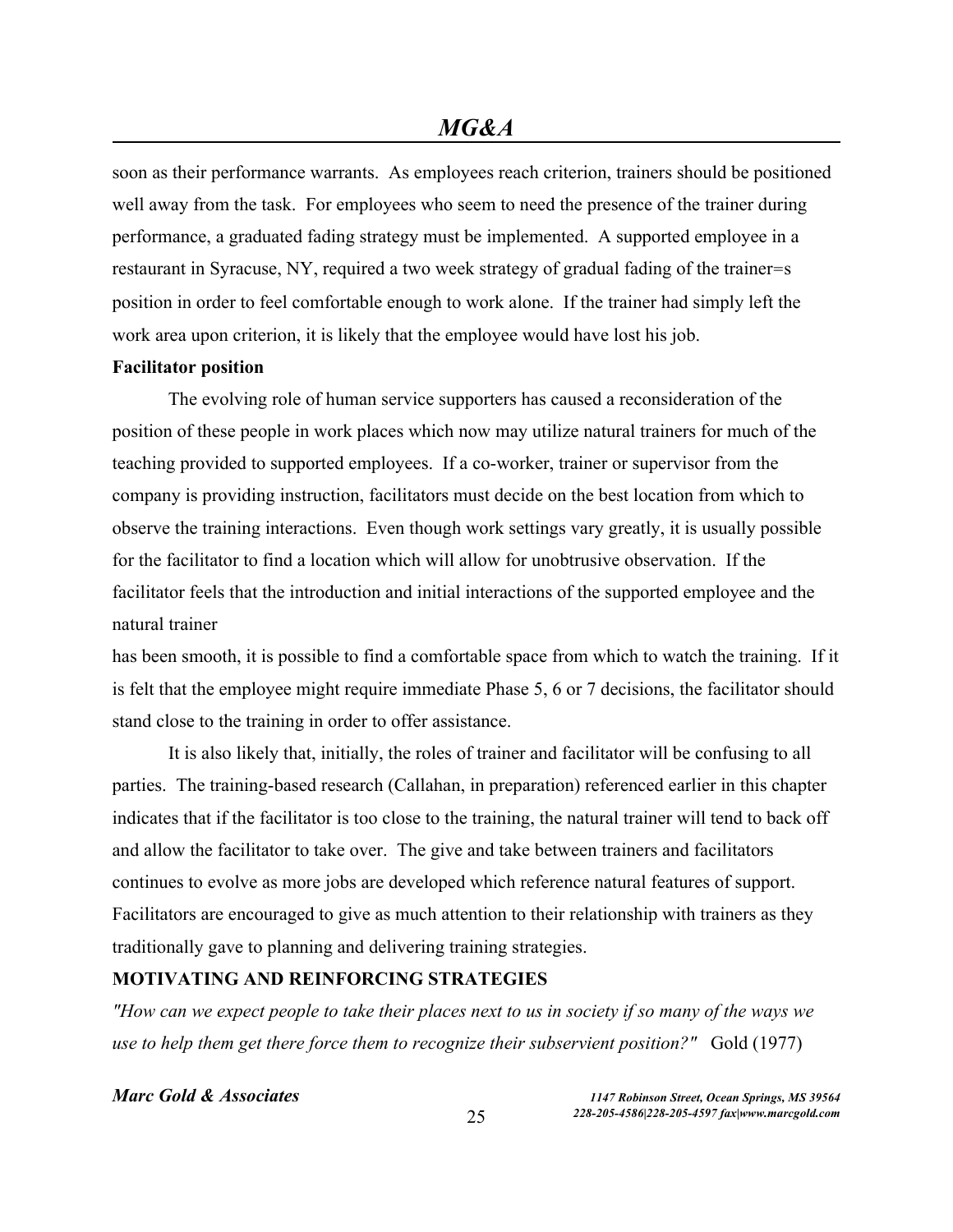The concepts of motivation and reinforcement have confused and pre-occupied the human service field for years. Most traditional training approaches seem to depend upon these concepts for their primary sources of training power (Gold, 1977). Although this text does not attempt to describe behavioral interventions or the use of reinforcement procedures, it is important to relate the issues of motivation and reinforcement to the success of supported employees in natural community work settings. It is necessary, therefore, to distinguish these concepts which are often used synonymously.

**Motivation** can be described as all the naturally existing features of a work site that promote desire, initiative, cooperation, enthusiasm and other desired behaviors on the part of employees of the setting.

**Reinforcement** is the purposeful arrangement of events -- by employers or human service supporters -- that occur after a desired behavior in a work setting, arranged in such a manner to increase the likelihood that the behavior will occur again.

These definitions have been adapted from the early perspectives of Marc Gold (1980) to reflect the role of motivation and reinforcement in community employment sites. In the system of instruction presented in this text, reinforcement is considered a subset of motivation. Motivation is a critical natural feature of all employment sites. Just as with natural styles of informing, the forms of motivation used by companies vary widely. The Seven Phase Sequence asks facilitators to identify the ways in which companies naturally motivate employees and then reference and utilize those strategies in training and later in Phase 6, as necessary.

## **The role of ANo news is good news@**

It often seems that human service trainers must pass a pre-employment test in which they have to prove their ability to say Agood job@ after every instance of a supported employee=s successful performance. Whether it is because of some innate trait or a sense of collective guilt which we share in relation to our expectations for persons with disabilities, job trainers find it very difficult to allow an unassisted action to pass without comment. Gold (1977) closely examined the impact of this constant reinforcing and felt that it bred dependency more than it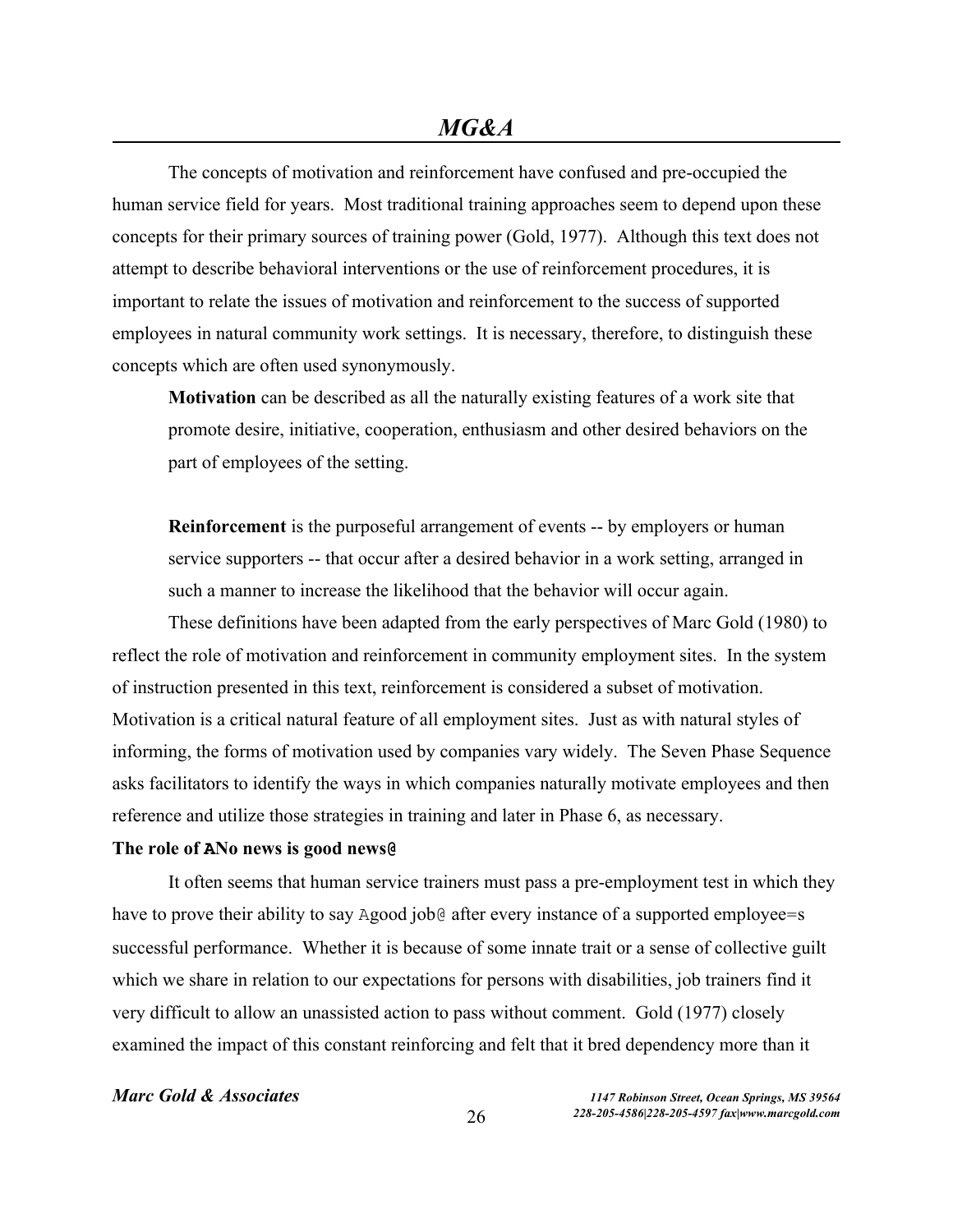facilitated success. In fact he accused trainers of needing to give constant reinforcement more that the people who received it (Gold, 1982).

Gold=s response to continual and arbitrary reinforcement was to suggest that the Abest reinforcers are those found in the natural environment@ (1977). With this perspective, Gold was in line with the Seven Phase Sequence presented in this text ten years before it was conceptualized. However, since many persons with disabilities have spent major portions of their lives in settings which effectively addicted them to habitual reinforcement procedures, an intentional strategy to replace these responses had to be developed. For that purpose, Gold suggested that correct performance should be rewarded with silence, along with the trainer=s close

attention to all aspects of the learner=s performance. Gold called this approach, ANo news is good news@.

ANo news is good news@ acknowledges correct performance and, at the same time, allows the trainer to become less and less a part of an employee=s success. This approach strikes a deal with a learner in that information will be offered if an error is made -- and in a way that is respectful and helpful. This allows the learner to operate on Ainternal feedback@ for acknowledgment for correctness. This also happens to be the exact same condition for reinforcement which is natural to most community work places.

Of course, all persons need encouragement and motivation to continue to perform quality work. For this reason facilitators should seek to insure that all the natural motivating features of the work place are available to the employee. Additionally, there is certainly nothing wrong with praise and encouragement from the facilitator, as long as it does not create dependency. We recommend that facilitators begin training with whatever motivators and reinforcers are natural to the setting. If problems occur with the employee=s motivation to work, increase power by following the suggestions described below.

### **Using reinforcers in a natural setting**

The use natural of formal, systematic strategies for reinforcement is rare in community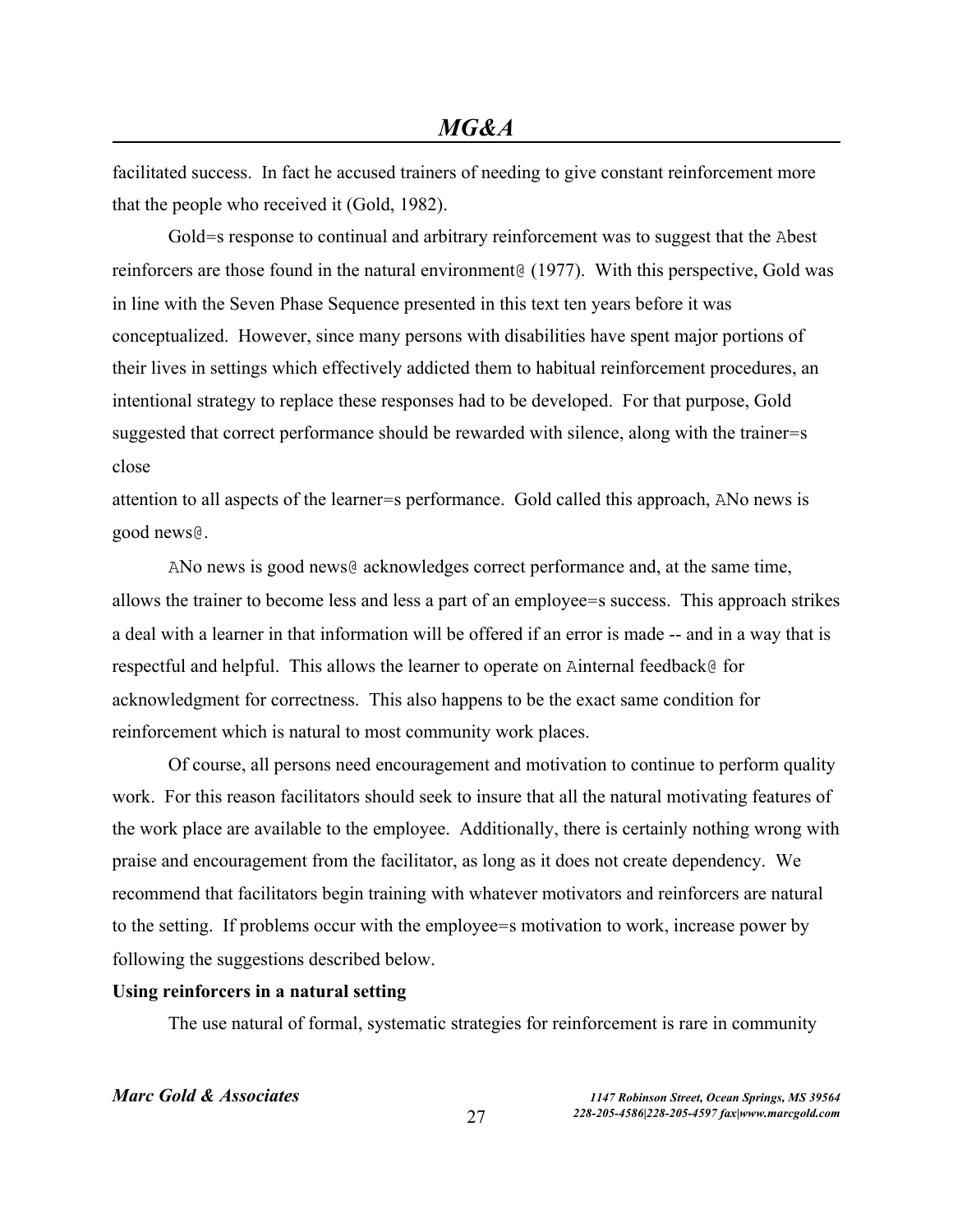employment settings. Therefore, trainers need to utilize an approach which starts with the most natural strategies and only employs more artificial measures if absolutely necessary. The following steps describe a natural to artificial approach for utilizing reinforcers in community job sites.

- 1. Use **Natural Reinforcers** at a **Natural Rate**.
- 2. Use **Natural Reinforcers** at an **Artificial Rate**.
- 3. Use **Artificial Reinforcers** at a **Natural Rate**.
- 4. Use **Artificial Reinforcers** at an **Artificial Rate**.

To **increase power**, as in Phase 6 decisions, move from # 1 through to # 4, in order, adding additional steps only as necessary. To **fade**, move from the last step that worked back to Step 1.

## **EXAMPLES**

- 1. A job trainer observes the natural procedures of an employment setting during Job Analysis and plans to incorporate and reference these procedures during training and orientation of the new employee. This company utilizes a short pep talk by the supervisor for a team of employees at the end of each day. The trainer ensures that the sessions are attended by the supported employee and spends additional time pointing out the purpose and importance of the meetings to the employee.
- 2. A company pays its employees in cash every Friday. A supported employee is learning to appreciate the role of money in her life. Her enthusiasm for continuing to work lags towards the end of each work day. The job trainer feels that if the employee could be paid daily for a few weeks the employee could learn to appreciate pay as a natural

motivator. The job trainer negotiates with the employer for daily pay for three weeks. After that point the employer and the trainer will consider fading the daily pay to bi-weekly and eventually to weekly.

3. A company utilizes a formal weekly meeting between the supervisor and each employee as a performance review and motivational strategy. Your employee